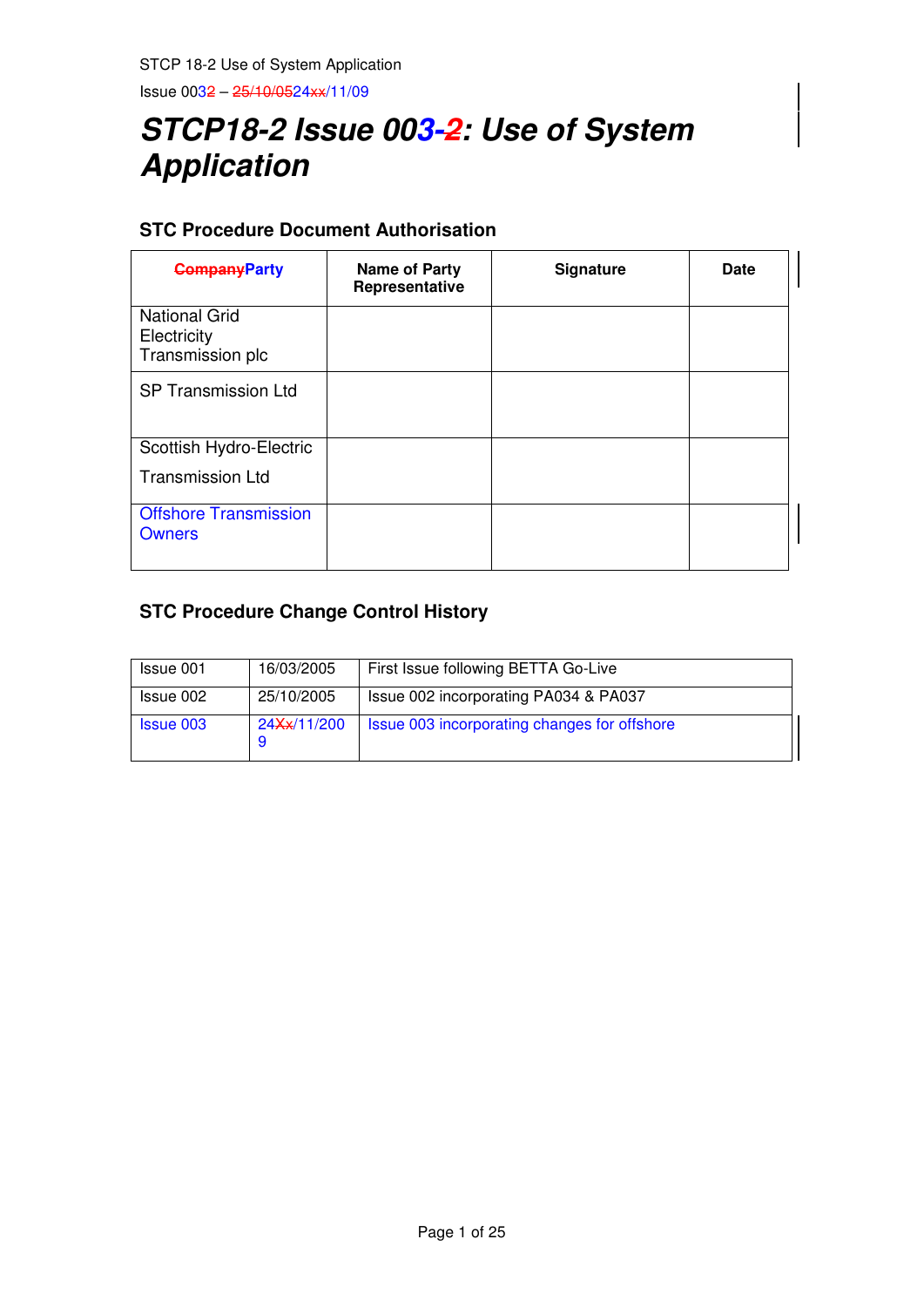# **1 Introduction**

# **1.1 Scope**

- 1.1.1 This process defines the data exchange required between NGET and the TO(s) for the purposes of User Applications for use of the GBNational Electricity Transmission System.
- 1.1.2 This procedure describes the process of how TO(s) respond to an NGET Construction Application as a result of an Applicant (Embedded Generator, Small Power Station Trading Party or Distribution Interconnector Owner) applying to NGET for use of the GB National Electricity Transmission System. It defines the tasks, formal documentation, interface requirements, timescales and responsibilities between NGET and the Host TO, Affected TO(s) and Other Affected TO(s) from receipt of such User Application to the signing/Modification of a Use of System Offer.
- 1.1.3 This procedure applies to NGET and each TO.
- 1.1.4 For the purposes of this document, the TOs are:
	- SPT; and
	- SHETL; and
	- All Offshore Transmission Licence holders as appointed by Ofgem from time to time.

# **1.2 Objectives**

1.2.1 The objective of this procedure is to detail:

- how the User Application for use of the GB-National ElectricityTransmission System process is addressed across the NGET  $~\sim$  TO interface and the TO  $\sim$  TO interface;
- the requirements for exchange of information in relation to these activities; and
- the lines of communication to be used.

# **2 Key Definitions**

# **2.1 For the purposes of STCP18-2:**

- 2.1.1 **Affected Parties** means the Host TO, Affected TO(s) and Other Affected TO(s) as appropriate, involved in assessing NGET Construction Application(s) relating to a particular User Application.
- 2.1.2 **Affected TO(s)** means any Transmission Owner in relation to whose Transmission System is affected by the User Application for use of the GB-National Electricity Transmission System and satisfies the criteria set out in the STC, Schedule four. [see STC Section D, part 2, paragraph 2.2.2].
- 2.1.3 **Agreements** means a combination of the Bilateral Agreement and if relevant the Construction Agreement.
- 2.1.4 **Application Programme** means a programme to manage the application process and forms part of the Scheme Briefing Note. The Application Programme lists the milestones and the dates agreed by all parties are inserted.
- 2.1.5 **Application Steering Group** means a team made up of named representatives from NGET , Host TO, Affected TO(s) and Other Affected TO(s) (as appropriate), the "Application Steering Group", shall be formed to oversee the application process. The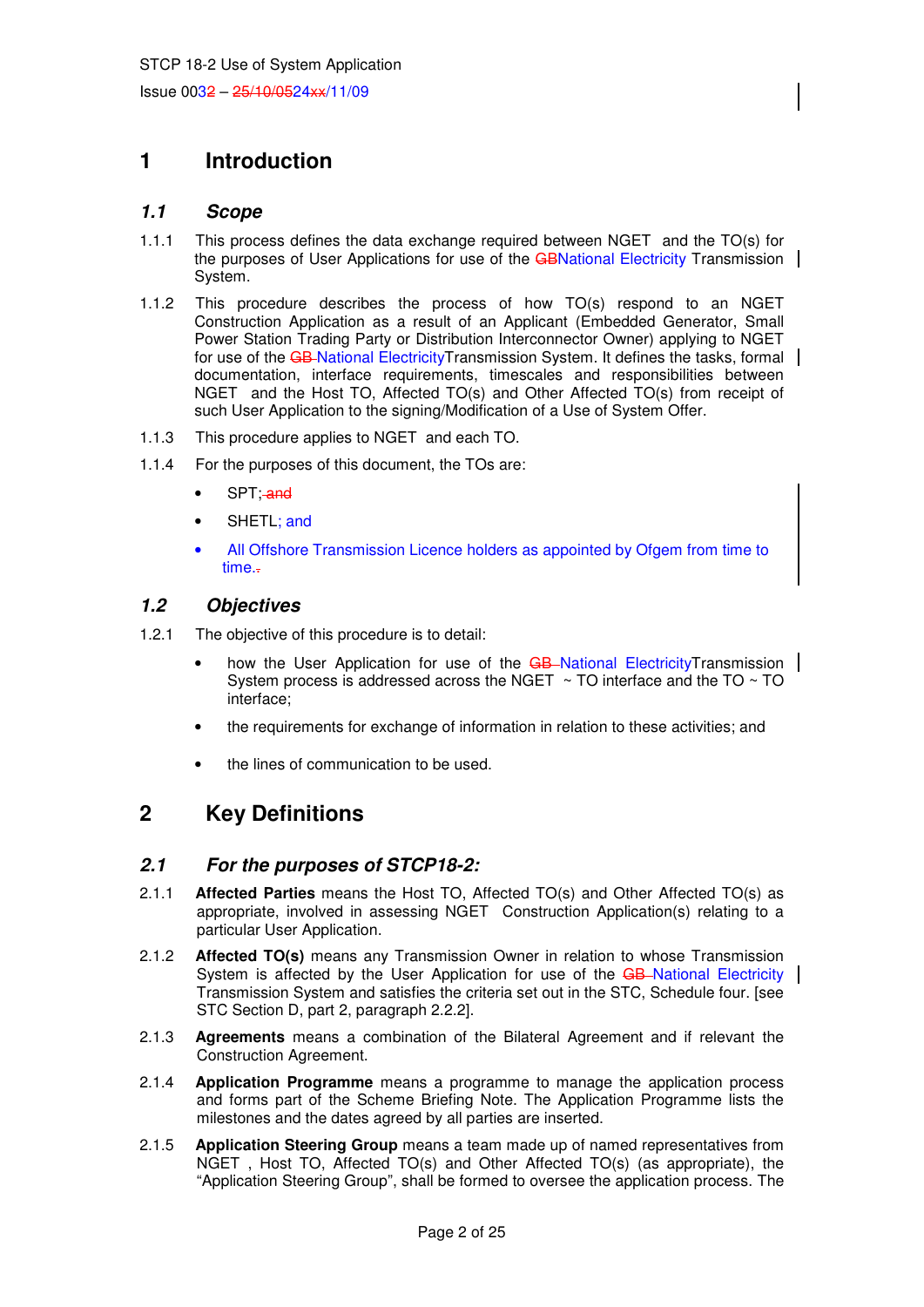members of the Application Steering Group shall be identified on the Scheme Briefing Note. The remit of this group is to agree the Application Programme, monitor progress and agree any changes. The Application Steering Group is also responsible for resolving any disagreements relating to an NGET Construction Application at first instance, prior to any necessary escalation. Dialogue will take place in person, by email, telephone or video conferencing as appropriate.

- 2.1.6 **Host TO** means the Transmission Owner to which the DNO (who the Applicant is connecting to) is connected.
- 2.1.7 **Lead Person** means the person nominated by each Party to lead on the processing of the application on behalf of the Party.
- 2.1.8 **Named Contact** means in terms of the TO, the person to initially receive the NGET Construction Application and in terms of NGET , the person to whom a User Application for the Use of System is sent in accordance with the CUSC.
- 2.1.9 **Other Affected TO(s)** means any Transmission Owner who is not a Host TO or an Affected TO, but which receives Construction Planning Assumptions or NGET otherwise identifies that it is likely to be required to enter into a TO Construction Agreement in respect of the Construction Project.

# **3 Procedure**

# **3.1 Nuclear Site Licence Provision**

3.1.1 When following this process where this may interact with, impact upon or fall within the boundary of a Nuclear Site Licence holder's site, or may otherwise have any form of affect and/or implication for a nuclear power station, consideration must be given to the relevant provisions of the applicable Nuclear Site Licence Provisions Agreement, the CUSC Bilateral Connection Agreement for that site, paragraph 6.9.4 of the CUSC and Section G3 of the STCSO/TO Code to ensure compliance with all of these obligations.

# **3.2 Basic Process**

# **3.2.1 NGET receives the User Application**

3.2.1.1 NGET Named Contact shall receive a completed User Application for use of the GB National Electricity Transmission System from an Applicant. This may include the results of any feasibility study work.

# **3.2.2 NGET checks the User Application**

- 3.2.2.1 The NGET Named Contact shall appoint the NGET Lead Person. The NGET Lead Person shall check that the User Application is completed correctly and whether the correct Application Fee is received. The fee is dealt with by NGET and the TO(s) in accordance with STCP 19-6 Application Fees. Where the User Application is not completed correctly or the correct fee is not received, the NGET Lead Person shall inform the Applicant as soon as they determine that it is not correct.
- 3.2.2.2 The NGET Lead Person shall determine who is the Host TO, Affected TO(s) and Other Affected TO(s).
- 3.2.2.3 The NGET Lead Person shall utilise the information in the User Application to produce the relevant NGET Construction Application, in accordance with Schedule 6 and/or Schedule 7 of the STC, for each of the Affected Parties. The NGET Lead Person shall initially complete the appropriate Scheme Briefing Notes, with details from the User Application, the draft Application Programme dates, the Affected Parties, the NGET Lead Person and a NGET unique scheme number. The NGET Lead Person shall record on the Scheme Briefing Notes, as to whether the Application Fee has been cleared or not.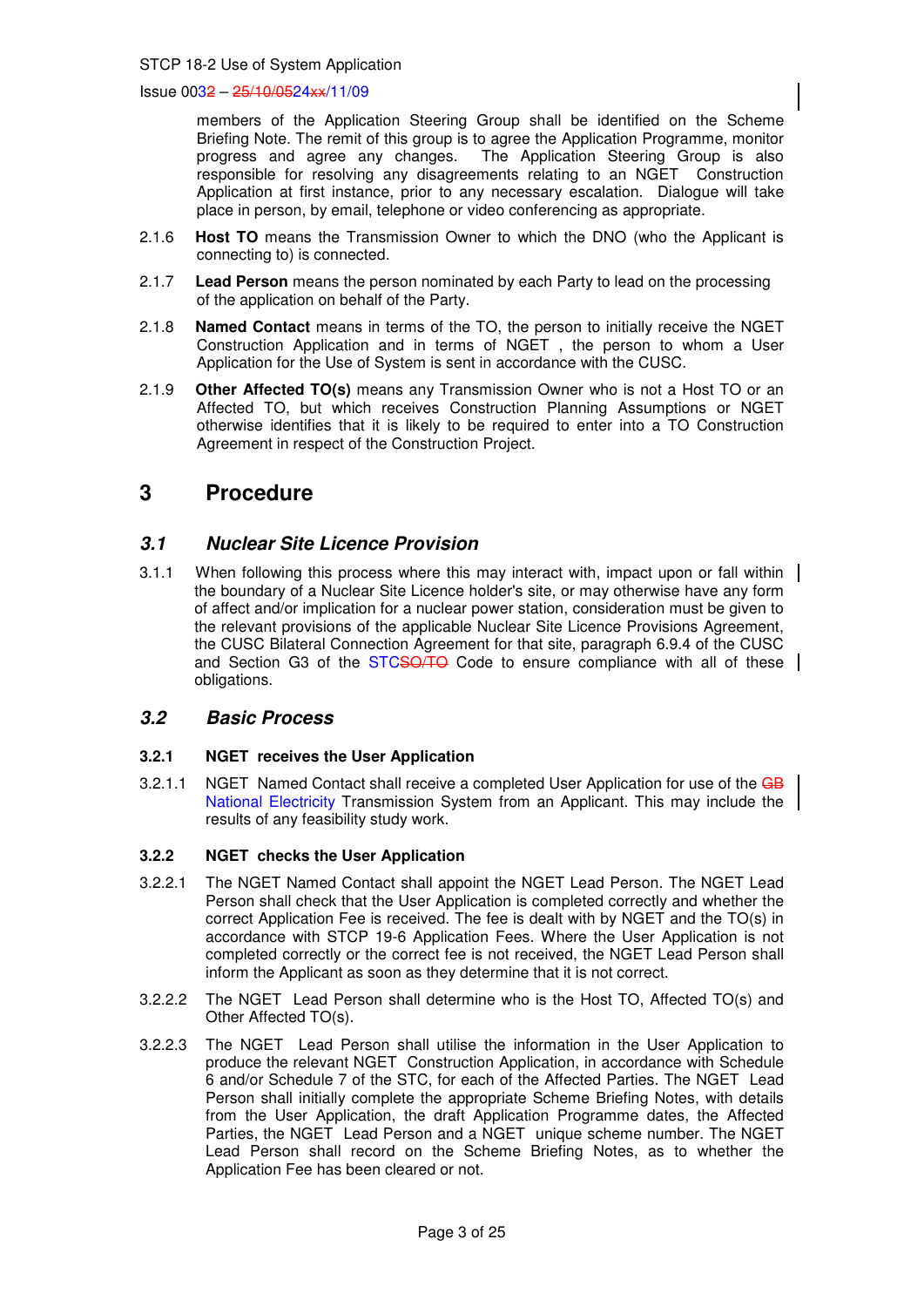- 3.2.2.4 Within 3 Business Days of receipt of the User Application, the NGET Lead Person shall send by email and by post the relevant NGET Construction Application and the appropriate Scheme Briefing Note to the TO Named Contacts.
- 3.2.2.5 The NGET Construction Application will be sent to the Affected Parties within 3 Business Days of receipt of the User Application, regardless of whether the User Application is effective or not, so that the TO(s) are aware a User Application has been received. Should any Party decide to undertake any work on the NGET Construction Application, before it is effective, then this will be at such Party's own risk.
- 3.2.2.6 A technically effective NGET Construction Application is where all the necessary technical data has been provided. An effective NGET Construction Application is one that is technically effective and NGET has informed the TO via the appropriate Scheme Briefing Note that the Application Fee has been cleared.

# **3.2.3 Receipt of an NGET Construction Application acknowledged by TO(s)**

- 3.2.3.1 Within 2 Business Days of receipt of the NGET Construction Application, the Affected Parties shall acknowledge receipt of the NGET Construction Application to the NGET Lead Person by email, and advise the NGET Lead Person of the name and contact details of their Lead Person. The NGET Lead Person shall update the Scheme Briefing Notes with details of the Lead Person of the Affected Parties to whom all formal communication for the application will be addressed, and who are the representatives on the Application Steering Group. The NGET Lead Person shall email the appropriate updated Scheme Briefing Notes to the Affected Parties' Lead Person(s).
- 3.2.3.2 The NGET Lead Person and Affected Parties Lead Person(s) shall agree the date to meet to discuss the Application Programme and NGET shall enter this date on the Scheme Briefing Notes.

### **3.2.4 Application fee not cleared**

3.2.4.1 If the Application Fee has not cleared, the NGET Lead Person shall seek to obtain the Application Fee from the Applicant.

### **3.2.5 NGET confirms that Application Fee cleared**

- 3.2.5.1 When the Application Fee is cleared, the NGET Lead Person shall update the Scheme Briefing Notes with the clearance date and email the appropriate Scheme Briefing Notes to the Affected Parties' Lead Person(s).
- 3.2.5.2 The TO(s) invoice NGET with their relevant TO component of the Application Fee in accordance with STCP 19-6 Application Fees.

### **3.2.6 NGET shall be informed as to whether the NGET Construction Application is technically effective or not**

3.2.6.1 Within 5 Business Days of receipt of the NGET Construction Application, the Host TO and Affected TO(s) (as appropriate) Lead Person(s) shall notify the NGET Lead Person by email, as to whether the NGET Construction Application is technically effective or not. Where the NGET Construction Application is considered to be technically non-effective, then the Host TO and Affected TO(s) (as appropriate) Lead Person(s), shall e-mail to the NGET Lead Person with detailed reasons as to why it considers it incomplete or unclear in a material respect and the amendments it considers are required to make it technically effective. This detail will also include the DNO network data identified by the Host TO as being required to process the NGET Construction Application.

### **3.2.7 Applicant and TO(s) shall be informed that User Application is technically non-effective**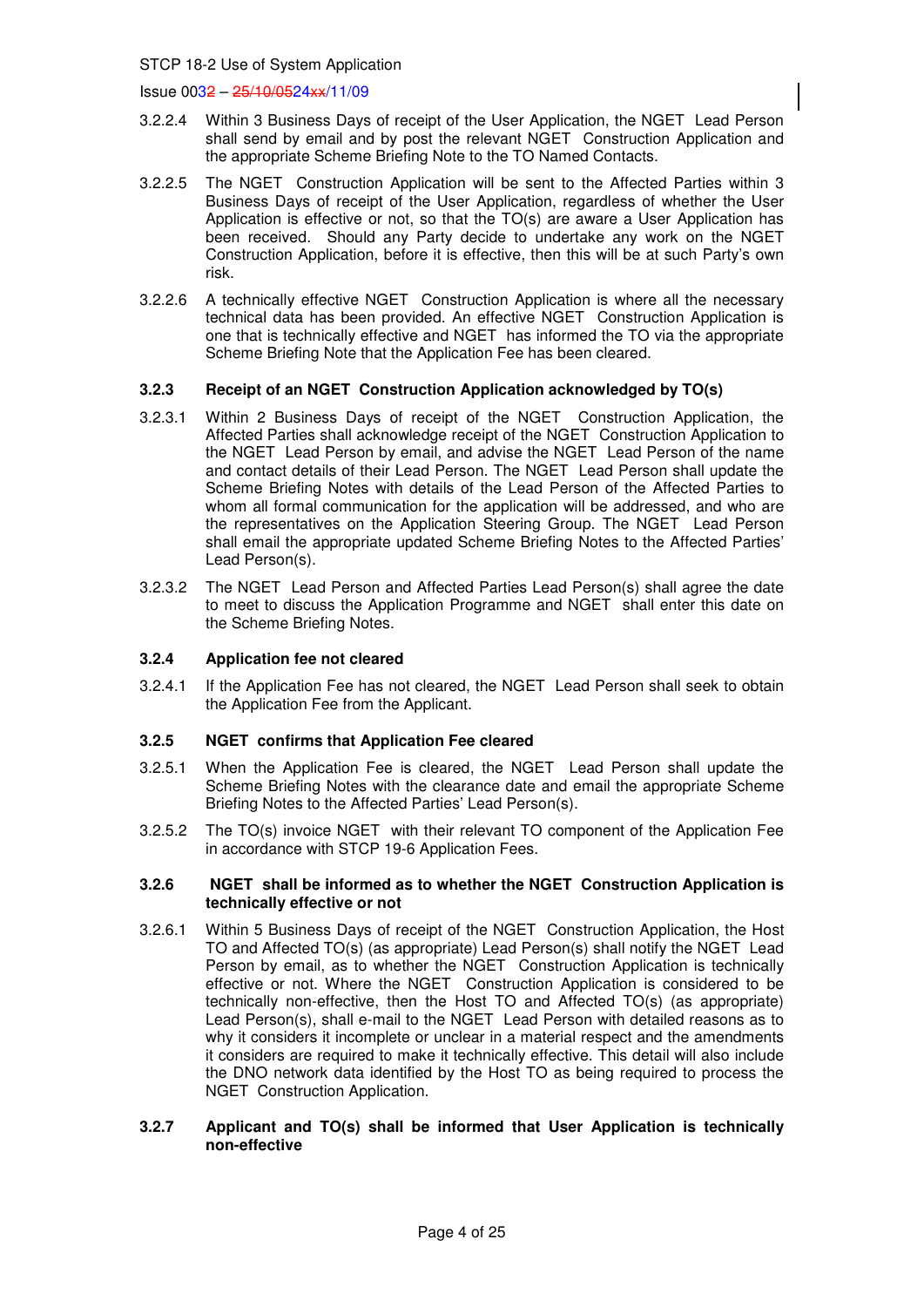- 3.2.7.1 A technically non-effective User Application is one where all technical data (including DNO network data) has not been received.
- 3.2.7.2 If the User Application is technically non-effective, the NGET Lead Person shall inform the Applicant of what data is missing and that network data is being obtained from the DNO. The NGET Lead Person shall ask the DNO for the network data identified as being required by the Host TO in section 3.2.6.1 in accordance with the Grid Code. NGET Lead Person shall update the Scheme Briefing Notes with the date the Applicant and DNO were contacted and email the appropriate Scheme Briefing Notes to the Affected Parties.

# **3.2.8 Resolve technical non-effectiveness**

- 3.2.8.1 Where a NGET Construction Application is technically non-effective as a consequence of the User Application being technically non-effective, the Host TO and Affected TO(s) (as appropriate) shall use best endeavours to liaise and assist NGET to resolve their elements of the technically non-effectiveness. In order to achieve this, NGET may request the TO to resolve the technical non-effectiveness with the Applicant directly.
- 3.2.8.2 If the Applicant cannot submit the data (e.g. because data is not available for new technology) then the Application Steering Group shall assess and advise the Parties whether to progress the NGET Construction Application or not and note/agree any assumptions made. If the NGET Construction Application is to continue then alternative data may be requested from the Applicant.
- 3.2.8.3 If the Application Steering Group assess that the NGET Construction Application cannot progress without the missing technical data then the NGET Construction Application will be put on hold as ineffective. If and when the missing technical data is supplied to NGET then the process will recommence from 3.2.9.

### **3.2.9 NGET informed that their NGET Construction Application is technically effective**

- 3.2.9.1 On receipt of the missing/additional data from the Applicant, the NGET Lead Person shall circulate the data to the Host TO and/or Affected TO(s) (as appropriate) Lead Person(s). The NGET Lead Person shall also record on the Scheme Briefing Notes, the date of when the missing/additional technical data has been received and email the appropriate Scheme Briefing Note to each Affected Party.
- 3.2.9.2 On receipt of network data from the DNO, the NGET Lead Person shall circulate the data to the Host TO and Affected TO(s) (as appropriate) Lead Person(s). The NGET Lead Person shall also record on the Scheme Briefing Notes, the date of when the missing/additional technical data has been received and email the appropriate Scheme Briefing Note to each Affected Party.
- 3.2.9.3 Within 3 Business Days of receipt of the missing/additional data, the Host TO and Affected TO(s) (as appropriate) Lead Person(s) shall confirm to the NGET Lead Person by email whether their NGET Construction Application is now technically effective. If the NGET Construction Application is still not technically effective then the process returns to 3.2.6 otherwise proceed to 3.2.10.

# **3.2.10 NGET confirms User Application Date and NGET Application Date**

3.2.10.1 The NGET Lead Person shall update the Scheme Briefing Notes with the User Application Date, NGET Application Date and the draft Application Programme dates and emails the appropriate Scheme Briefing Note to each Affected Party.

# **3.2.11 Affected Parties provided with the Construction Planning Assumptions**

3.2.11.1 If NGET generates Construction Planning Assumptions it shall forward the Construction Planning Assumptions, including any updates to the network model, to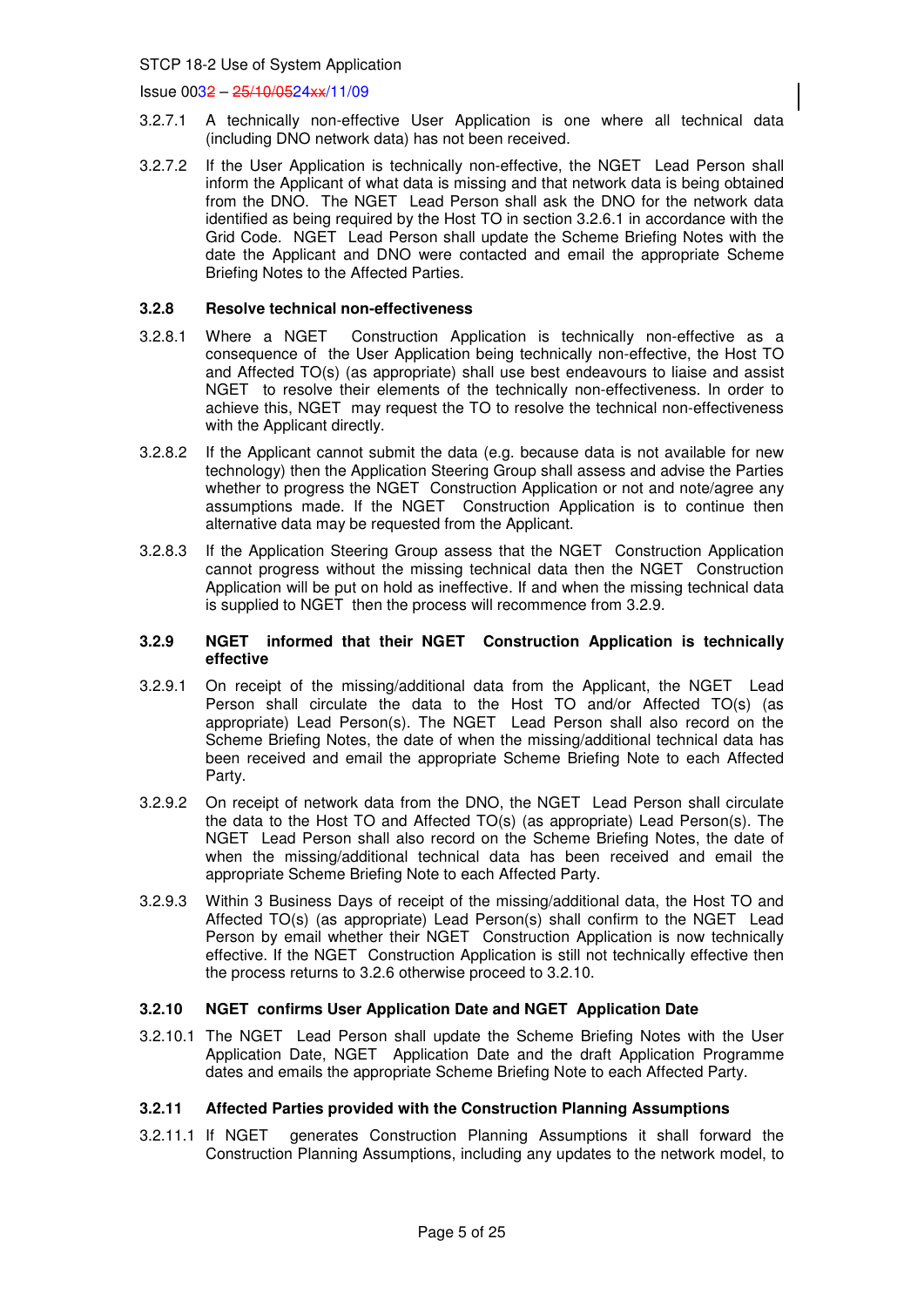the Affected Parties' Lead Person(s) within 5 Business Days of the User Application Date.

- 3.2.11.2 In the event that NGET does not intend to generate a set of Construction Planning Assumptions, NGET shall notify the TO(s) within 2 Business Days of the User Application Date. In this case the Affected Parties will use the general Planning Assumptions already provided under STCP16-1.
- 3.2.11.3 If there is a delay between receipt of the User Application and the User Application being effective, it may be necessary for NGET to provide the Affected Parties with revised and updated Construction Planning Assumptions, which take account of the generation and Demand backgrounds in STCP 22-1 Production of Models for GB National Electricity System Planning.
- 3.2.11.4 NGET may change, or Affected Parties may request a change to, the Construction Planning Assumptions (see 3.3.3).

### **3.2.12 Affected Parties assess the Construction Planning Assumptions and draft Application Programme**

- 3.2.12.1 The Affected Parties shall assess the Construction Planning Assumptions and consider any implications to the draft Application Programme.
- 3.2.12.2 The Affected Parties' Lead Person(s) shall amend or confirm the draft Application Programme to the NGET Lead Person one Business Day prior to the meeting to agree the Application Programme or within 21 calendar days from receipt of effective NGET Construction Application by Affected Parties, whichever is the earlier.

### **3.2.13 NGET and the Affected Parties create GB National Electricity Transmission System models**

3.2.13.1 NGET -and the Affected Parties shall each take the Construction Planning Assumptions provided by NGET in step 3.2.11, together with the relevant network models and create a series of consistent GB National Electricity Transmission System models in accordance with STCP22-1 Production of Models for GB National Electricity Transmission System Planning.

### **3.2.14 The Affected Parties assess the impact of the NGET Construction Application on their respective Transmission System**

- 3.2.14.1 The Affected Parties shall assess the impact of the NGET Construction Application on their respective Transmission System. The Affected Parties shall carry out the assessment in accordance with the Application Programme. Within 21 calendar days from receipt of effective NGET Construction Application by TO(s) (or such other time as may be agreed) the Affected Parties shall confirm to NGET one of the following outcomes:
	- Affected Parties confirm no impact on their Transmission System

If the Affected Parties determine that there is no impact then they shall inform NGET by email that there are no Transmission Construction Works required. At the same time as notifying NGET that they shall not be submitting a TO Construction Offer, the Affected Parties shall also notify NGET of any technical design or operational criteria which they intend to assume will apply to User Equipment at the Relevant Connection Site.

• Affected Parties confirm impact on their respective Transmission System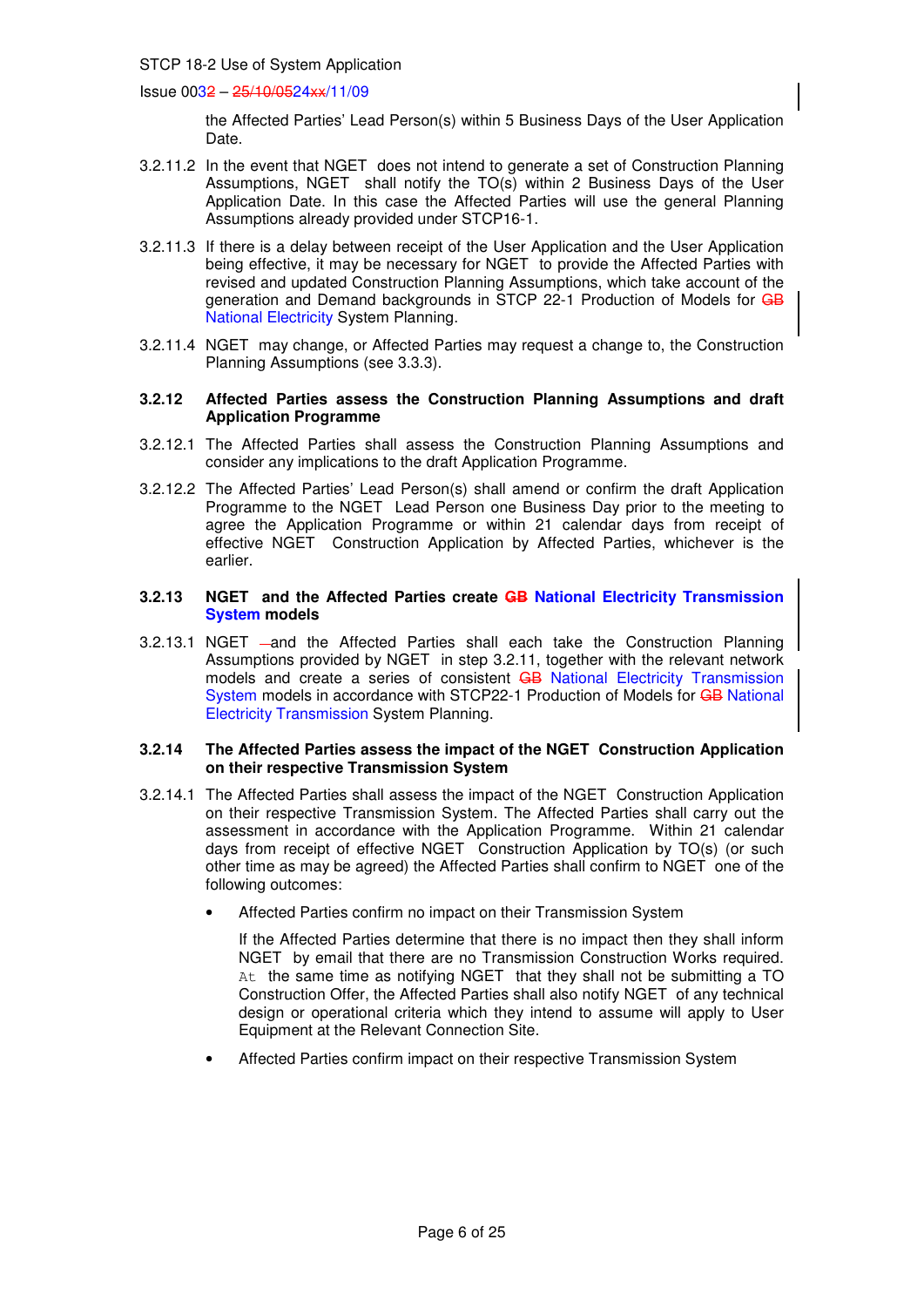If the Affected Parties determine that there is an impact on their respective Transmission System then they shall inform NGET of this by email. NGET and the Affected Parties agree an Application Programme to enable NGET to make the Use of System Offer. NGET shall continue to make the Use of System Offer to the Applicant within 3 months of User Application Date by following the STCP 18-1 Connection and Modification Application process from where the Affected Parties assess the impact of the NGET Construction Application to the end of the process.

# **3.2.15 NGET issues Use of System Offer**

3.2.15.1 NGET shall complete and issue the Use of System Offer to the Applicant in accordance with the CUSC.

# **3.2.16 Post Use of System Offer negotiation**

- 3.2.16.1 If the Applicant requests clarification on certain aspects of the Use of System Offer or requests a meeting to clarify certain aspects of the Use of System Offer, NGET and the Affected Parties shall provide all reasonable assistance to answer any queries raised by the Applicant. NGET and the Affected Parties shall accommodate a request for a meeting at the convenience of all relevant parties.
- 3.2.16.2 Should the Applicant require a change to the Use of System Offer or request the extension of the offer acceptance period, NGET and the Affected Parties shall use reasonable endeavours to agree whether this is a material change requiring a new User Application or not. Where a new User Application is not required, NGET and the Affected Parties shall agree the process and timescales for agreeing a change to the terms of the original response to the NGET Construction Application. NGET shall advise the Applicant of the timescales for the revised Use of System Offer or whether a new User Application is required.

### **3.2.17 Applicant signs Use of System Offer Agreements**

3.2.17.1 When signed Use of System Agreements are returned from the Applicant, the NGET Lead Person shall send an updated Scheme Briefing Note to the TO.

# **3.3 Subsidiary Processes**

### **3.3.1 Requests for extension to application process timescale**

- 3.3.1.1 NGET may request from the Authority an extension in timescales for providing an Offer to an Applicant under its Transmission Licence. The STC allows NGET to agree alternative timescales for the provision of a TO Construction Offer from a TO.
- 3.3.1.2 A TO may request from the Authority an extension in timescales for providing a response to an NGET Construction Application under its Transmission Licence. Where a TO has been granted an extension by the Authority, NGET may need to separately request an extension in timescales for providing an Offer to an Applicant under its Transmission Licence.
- 3.3.1.3 It may be necessary at any stage of the application process for an extension to the application timescales to be considered. Where a Party identifies the need for an extension in timescales then this request shall initially be discussed by the Application Steering Group. If the Application Steering Group agrees that there is a need for an extension, NGET shall submit an application to the Authority for an extension in timescales. The Affected Parties shall provide any relevant information reasonably requested by NGET to enable NGET to make a timely submission for such an extension to the application timescales.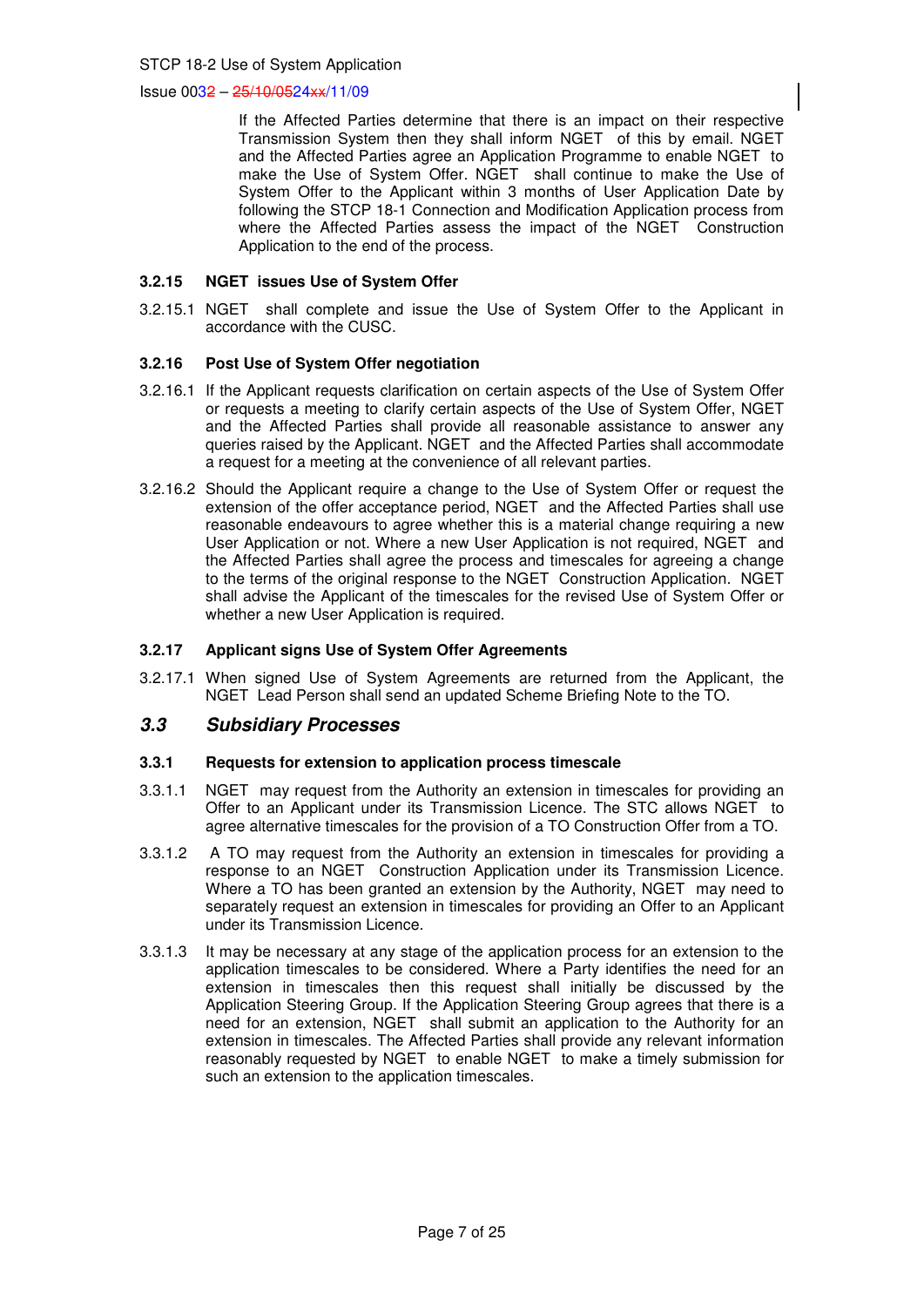- 3.3.1.4 Where a Party requires an extension to its timescales and the Application Steering Group does not agree then that Party may submit such a request to the Authority. Any Party submitting such a request to the Authority shall inform (as appropriate) NGET and the other Affected Parties of the request. NGET may need to separately submit a request to the Authority for an extension to its application timescales. The Affected Party shall provide any relevant information requested by NGET to enable NGET to make a timely submission for such an extension to its application timescales.
- 3.3.1.5 NGET and the Affected Parties shall work to the agreed Application Programme, unless notified by the Party making the request that the Authority has granted an extension to its application timescales. If an extension to the application timescales is granted, the Parties shall discuss the Application Programme and the NGET Lead Person shall update the Scheme Briefing Notes as necessary and email the appropriate updated Scheme Briefing Note to each Affected Party.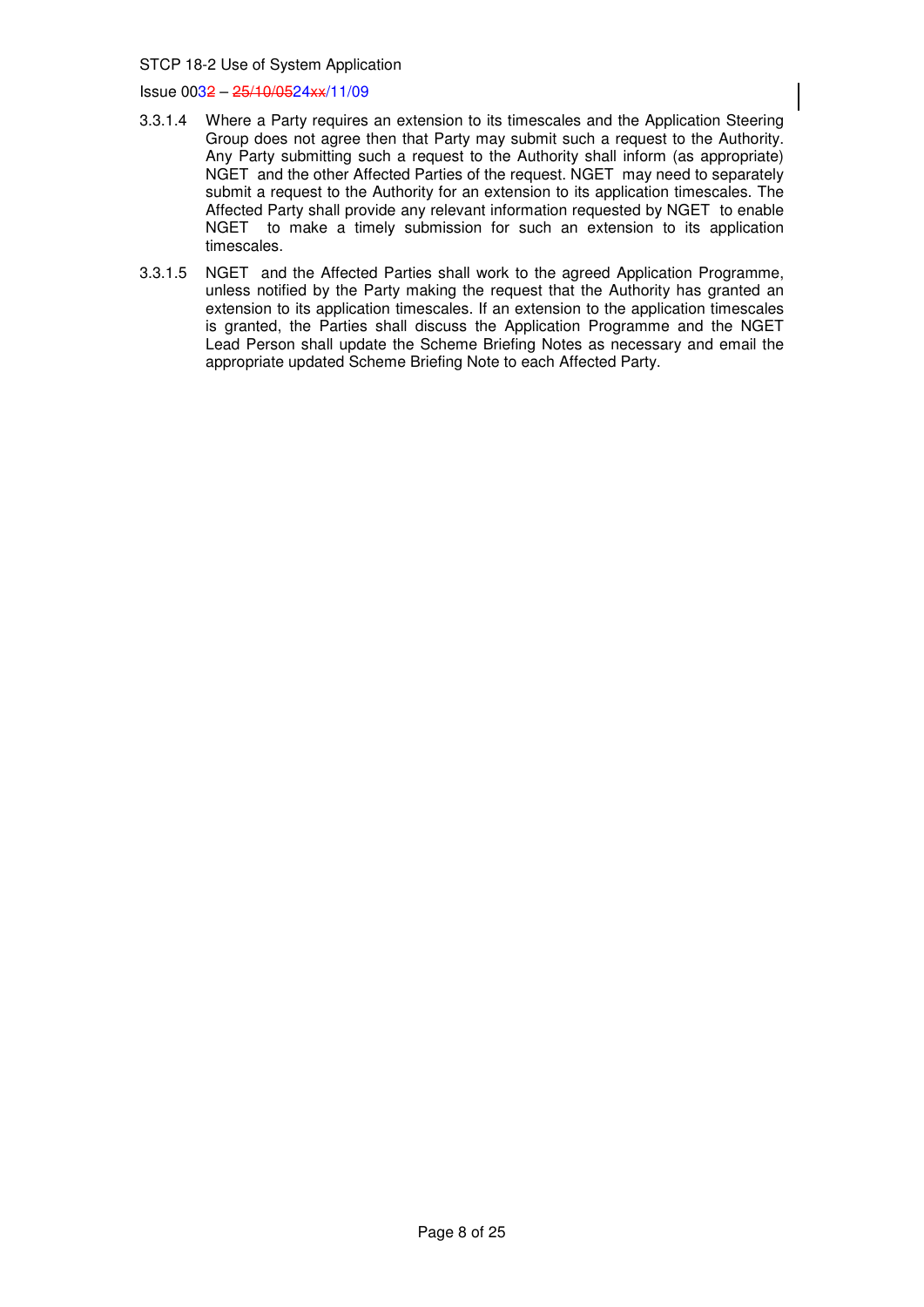Issue 0032 – 25/10/0524xx/11/09

### **3.3.2 Amendments to User Application by Applicant**

- 3.3.2.1 If details of the User Application change after the User Application has been submitted, then NGET and the Affected Parties shall assess what impact this will have on the ability of the Affected Parties to respond to the NGET Construction Application to NGET in the required timescales. NGET shall then advise the Applicant on whether the changes are likely to have a Material Impact on NGET's planned Use of System Offer in terms of use of the GB National Electricity | Transmission System and whether the timescales need to be revised as a result of the amendment.
- 3.3.2.2 If the change will not have a Material Impact on the Affected Parties ability to respond to the NGET Construction Application to NGET and subsequently NGET's ability to make the Use of System Offer to the Applicant in the required timescales, then the Affected Parties shall proceed to make their response to the NGET Construction Application as planned.
- 3.3.2.3 If the change is to have a Material Impact on the Affected Parties ability to respond to the NGET Construction Application to NGET and/or NGET 's subsequent ability to make the Use of System Offer to the Applicant in the required timescales, then the relevant STC Parties have the choice of:
	- requesting an extension of time (using the process set out in 3.3.1); or
	- requesting the Applicant to withdraw the original User Application and submit a new User Application with the new details.

# **3.3.3 Modifications to Construction Planning Assumptions**

### **3.3.3.1 NGET initiated modifications to Construction Planning Assumptions prior to issue of the Use of System Offer to the Applicant**

- 3.3.3.1.1 At any time after providing the TO(s) with the Construction Planning Assumptions and prior to receipt of the response to the NGET Construction Application, NGET may decide to change the Construction Planning Assumptions.
- 3.3.3.1.2 NGET may decide to convene a meeting of the Application Steering Group to discuss the revision of the Construction Planning Assumptions giving Affected Parties reasonable notice in writing.
- 3.3.3.1.3 NGET shall provide the revised Construction Planning Assumptions and request confirmation from the TO that the TO will meet the Application Programme. This may be at the meeting of the Application Steering Group convened in 3.3.3.1.2.
- 3.3.3.1.4 The Affected Parties shall either confirm the Application Programme timescales or request a revision to the Application Programme. Where a requested revision to the Application Programme requires an extension to the application timescales then the process under 3.3.1 will be followed.

### **3.3.3.2 TO initiated modifications to Construction Planning Assumptions prior to issue of the Use of System Offer to the Applicant**

- 3.3.3.2.1 At any time prior to issuing its response to the NGET Construction Application, the TO may submit a request to NGET for a change to the Construction Planning Assumptions, including reasons for the request.
- 3.3.3.2.2 NGET may decide to convene a meeting of the Application Steering Group to discuss the request for revision of the Construction Planning Assumptions giving Affected Parties reasonable notice in writing.
- 3.3.3.2.3 NGET shall consider how it will address the request and notify the TO and any other TO materially affected by the requested change. Where relevant NGET shall issue revised Construction Planning Assumptions and request confirmation from the TO that the TO will meet the Application Programme. This may be at the meeting of the Application Steering Group convened in 3.3.3.2.2.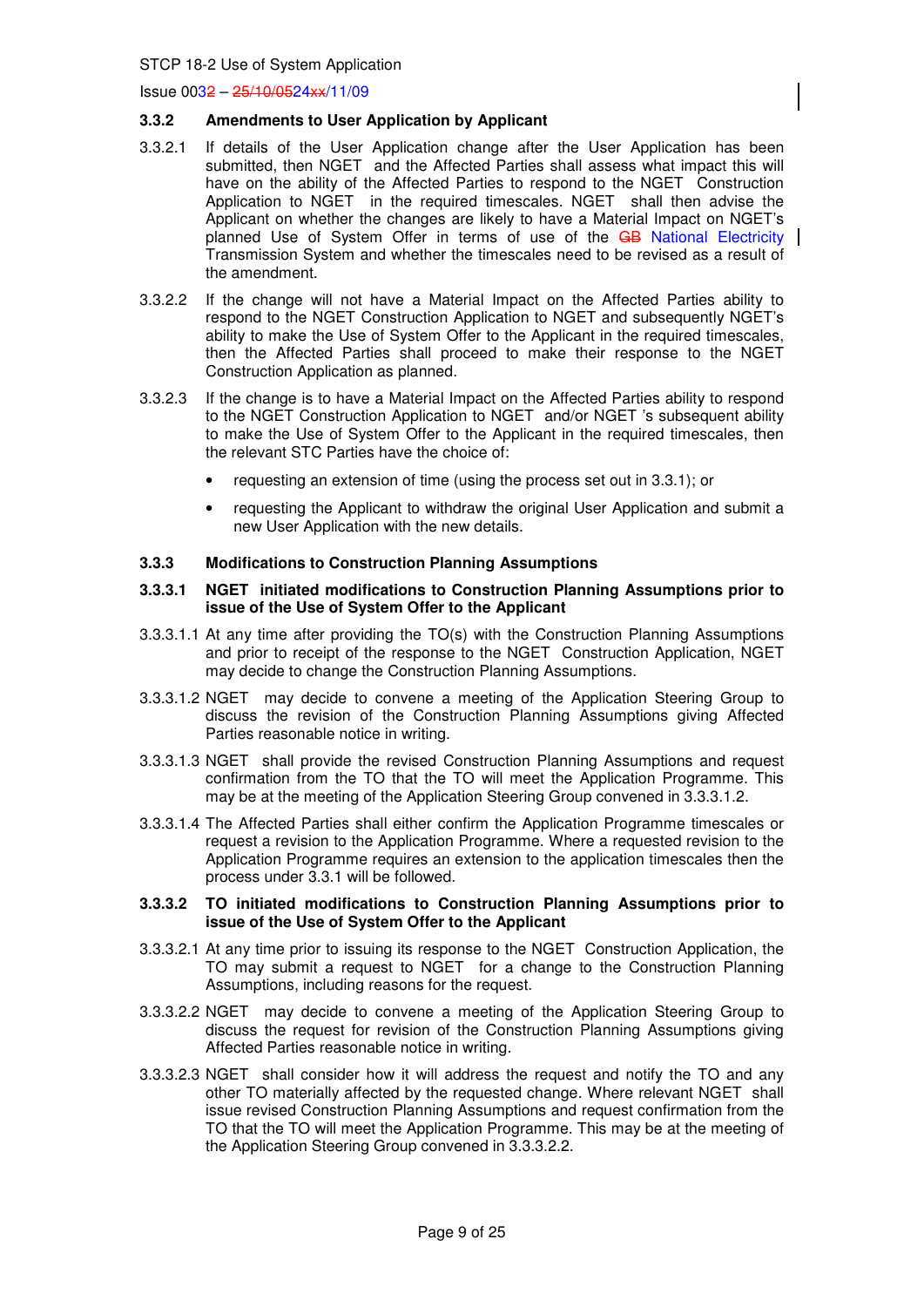Issue 0032 – 25/10/0524xx/11/09

- 3.3.3.2.4 The Affected Parties shall either confirm the Application Programme timescales or request a revision to the Application Programme. Where a requested revision to the Application Programme requires an extension to the application timescales then the process under 3.3.1 will be followed.
- 3.3.3.2.5 Notwithstanding any request submitted by the TO each Affected Party shall continue to take into account the Construction Planning Assumptions provided by NGET .

### **3.3.3.3 NGET initiated modifications to Construction Planning Assumptions after issue of the Use of System Offer**

- 3.3.3.3.1 At any time after issuing of the Use of System Offer to the Applicant and prior to the acceptance of the Use of System Offer or the lapsing of the Use of System Offer, NGET may decide to change the Construction Planning Assumptions e.g. due to an interactive offer being accepted, a Disconnection, a TEC increase etc.
- 3.3.3.3.2 In such circumstances, NGET shall convene a meeting of the Application Steering Group to discuss the revision of the Construction Planning Assumptions and a programme for a revised response to the NGET Construction Application and a revised Use of System Offer to the Applicant. This will be based on relevant paragraphs from 3.2.12.
- 3.3.3.3.3 NGET shall provide to each Affected Party the revised Construction Planning Assumptions and a new Scheme Briefing Note setting out the revised Application Programme.

#### **3.3.3.4 TO initiated modifications to Construction Planning Assumptions after issue of the Use of System Offer by NGET**

- 3.3.3.4.1 At any time after issuing the Use of System Offer to the Applicant and prior to the acceptance or lapse of the Use of System Offer, the TO may make a request to NGET to change the Construction Planning Assumptions such request shall include reasons for the request.
- 3.3.3.4.2 NGET may decide to convene a meeting of the Application Steering Group to discuss the request for revision of the Construction Planning Assumptions.
- 3.3.3.4.3 NGET shall consider whether or not and, where relevant, how it intends to address the request and notify the TO and any other TO materially affected by the requested change.
- 3.3.3.4.4 Where NGET decides to revise the Construction Planning Assumptions, NGET shall convene a meeting of the Application Steering Group to discuss the revision of the Construction Planning Assumptions and a programme for a revised response to the NGET Construction Application. This will be based on relevant paragraphs from 3.2.12.
- 3.3.3.4.5 NGET shall provide the revised Construction Planning Assumptions and a new Scheme Briefing Note setting out the revised Application Programme.

### **3.3.4 Withdrawal of a User Application by the Applicant**

3.4 Where an Applicant withdraws his User Application, NGET shall update the Scheme Briefing Notes and shall email the appropriate Scheme Briefing Notes to the Affected Parties within 2 Business Days.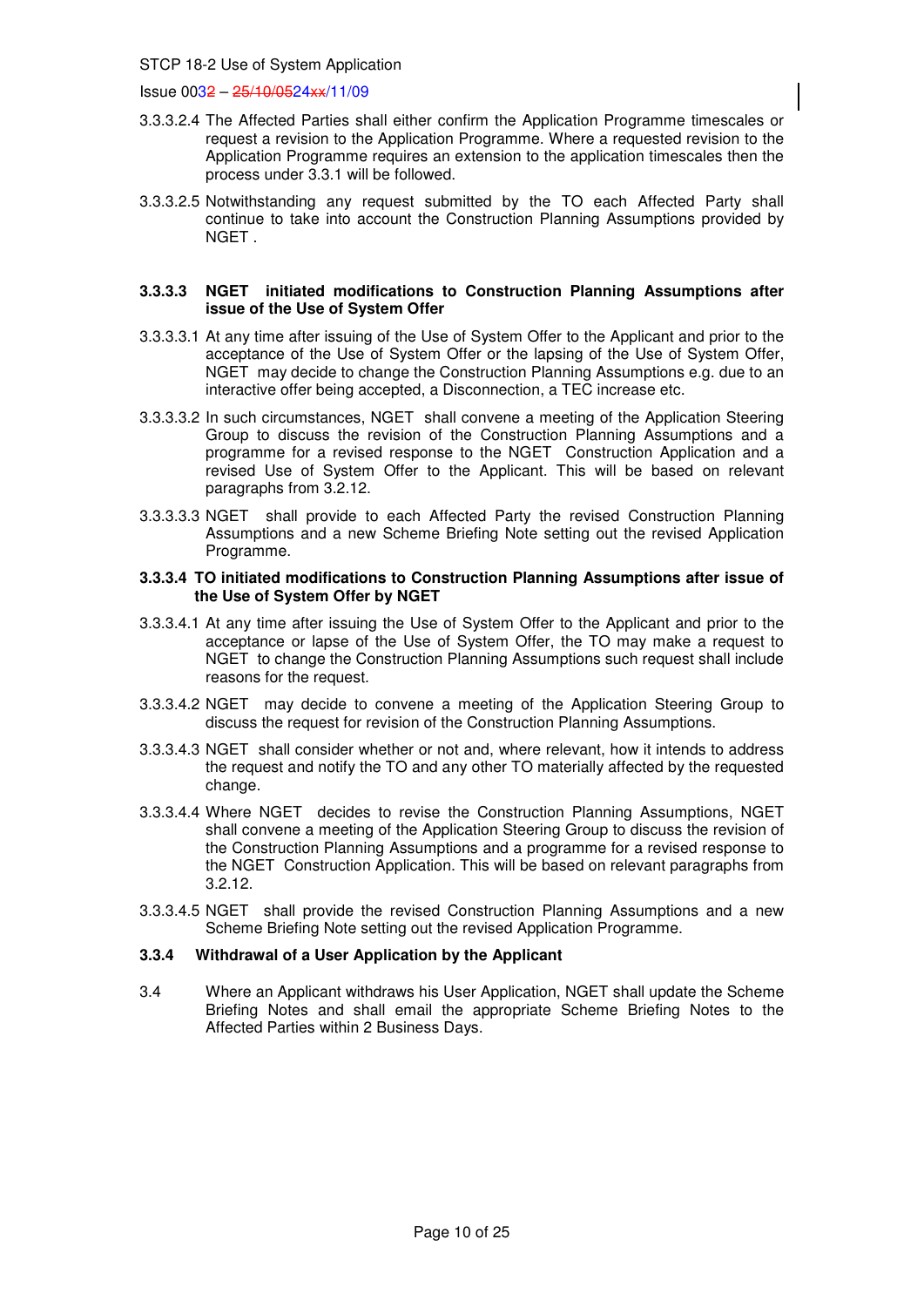Issue 0032 – 25/10/0524xx/11/09

# **Appendix A: Flow Diagram**

Note that the Process Diagrams shown in this Appendix A are for information only. In the event of any contradiction between the process represented in this Appendix A and the process described elsewhere in this STCP, then the text elsewhere in this STCP shall prevail.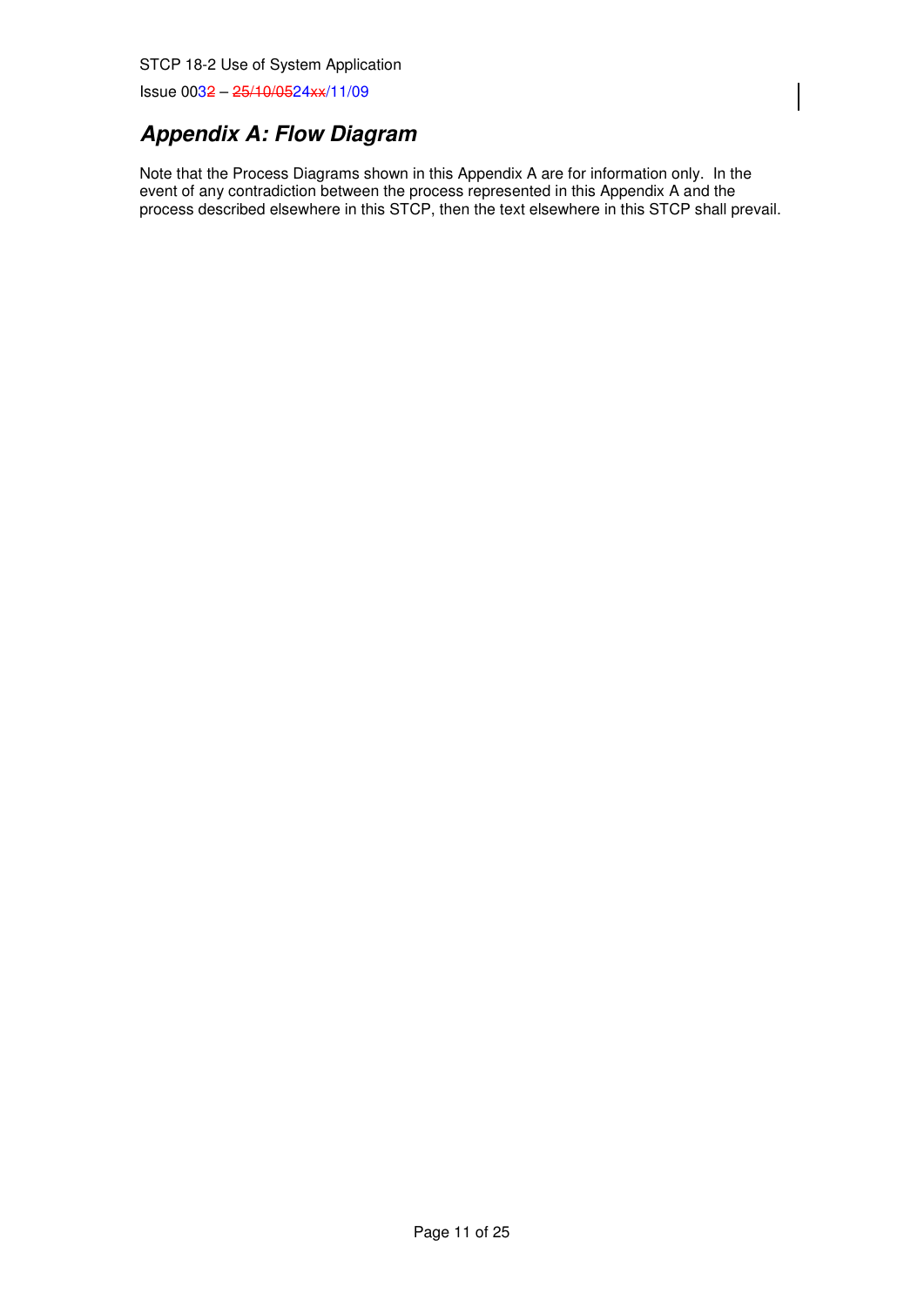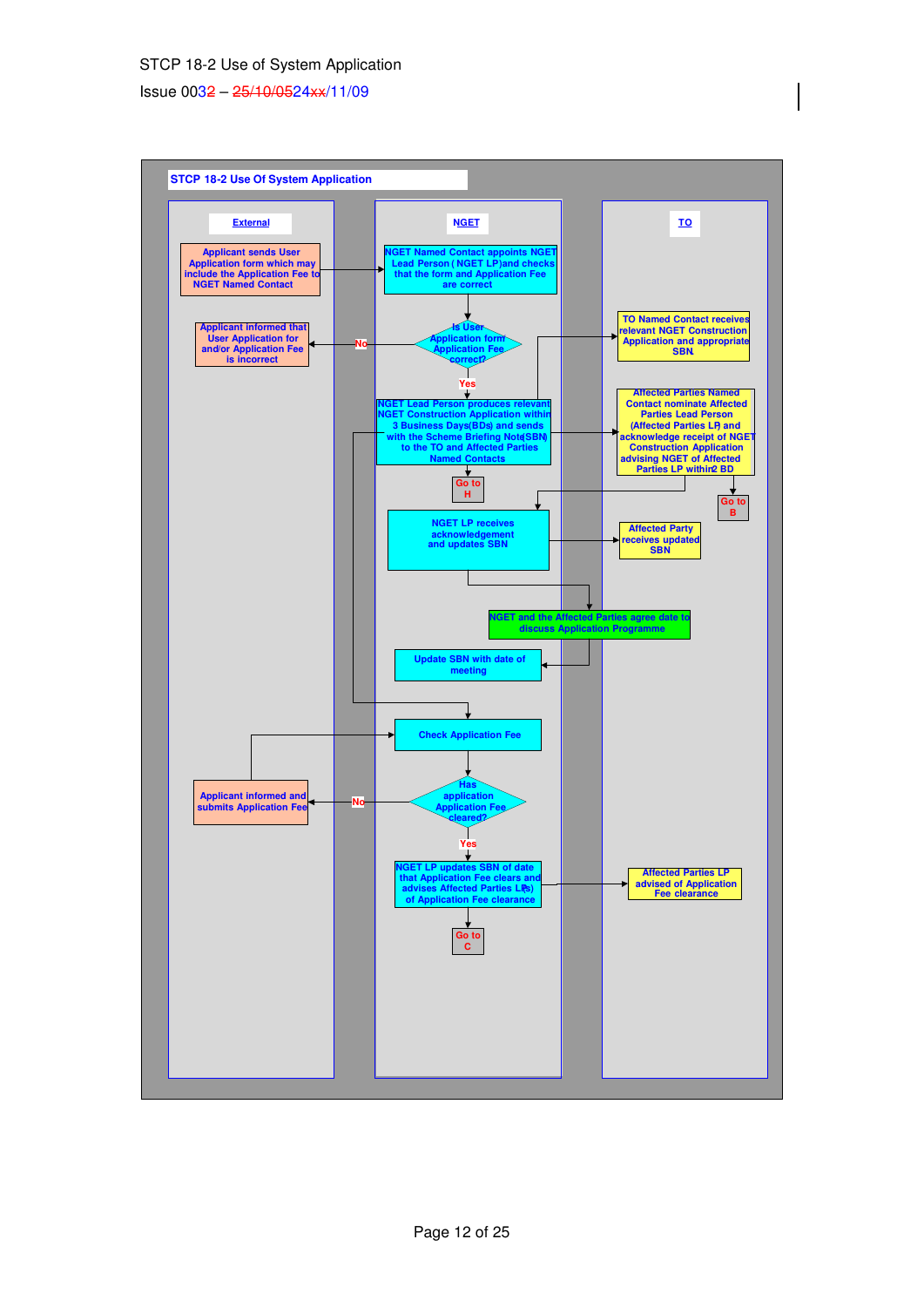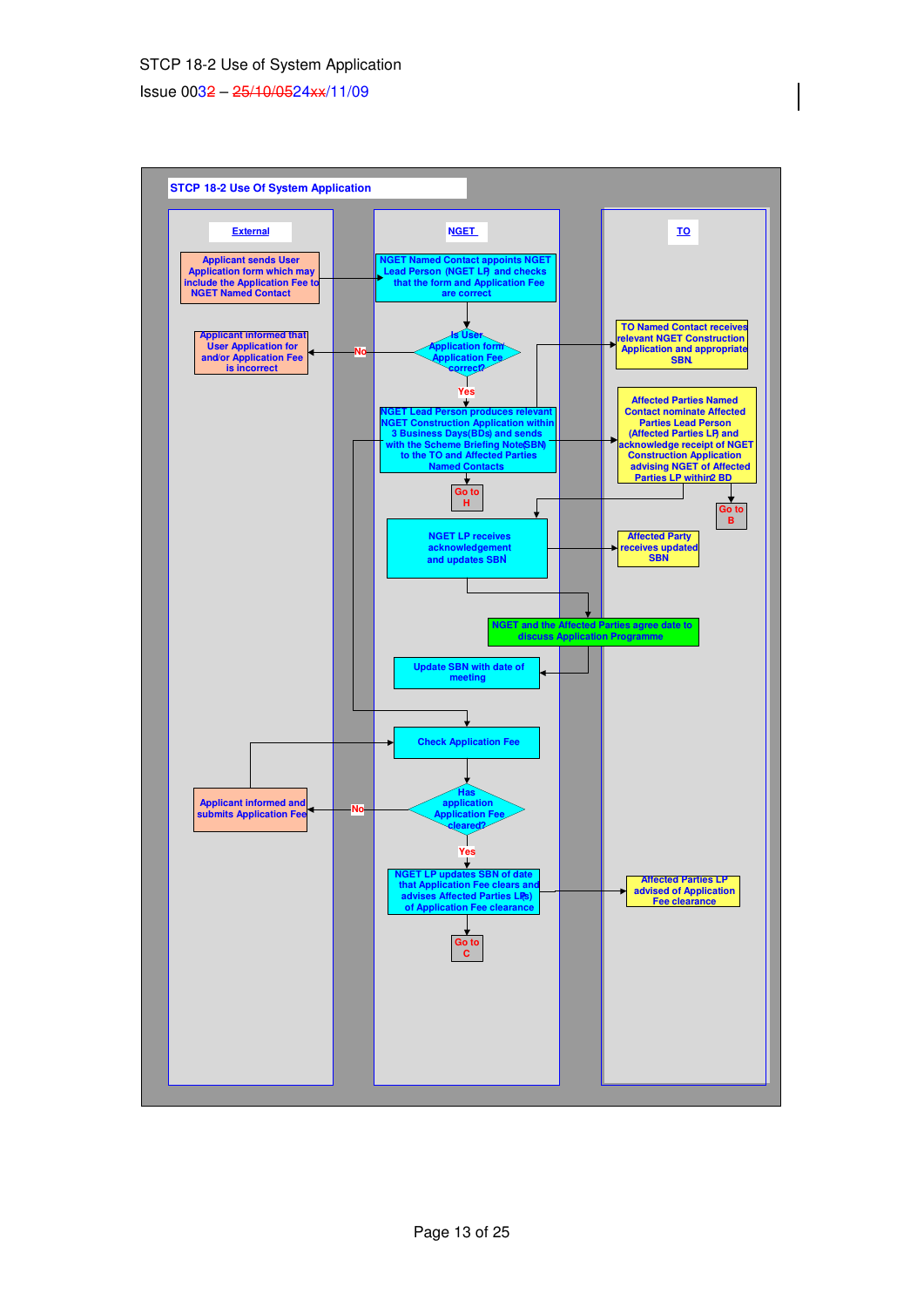| <b>STCP 18-2 Use Of System Application</b> |                                                                                                                                                                                                                                                                      |                                                                             |
|--------------------------------------------|----------------------------------------------------------------------------------------------------------------------------------------------------------------------------------------------------------------------------------------------------------------------|-----------------------------------------------------------------------------|
| <b>External</b>                            | <b>NGET</b><br>¢<br>Following confirmation of<br>Application Fee clearance(where<br>appropriate) and technically effective<br>NGET Construction Application(s), the<br>NGET LP updates the SBN with the<br>User Application Date, NGET<br>Application Date and draft | <u>το</u><br>Affected Party LP<br>receives updated<br><b>SBN</b><br>Go to E |
|                                            |                                                                                                                                                                                                                                                                      |                                                                             |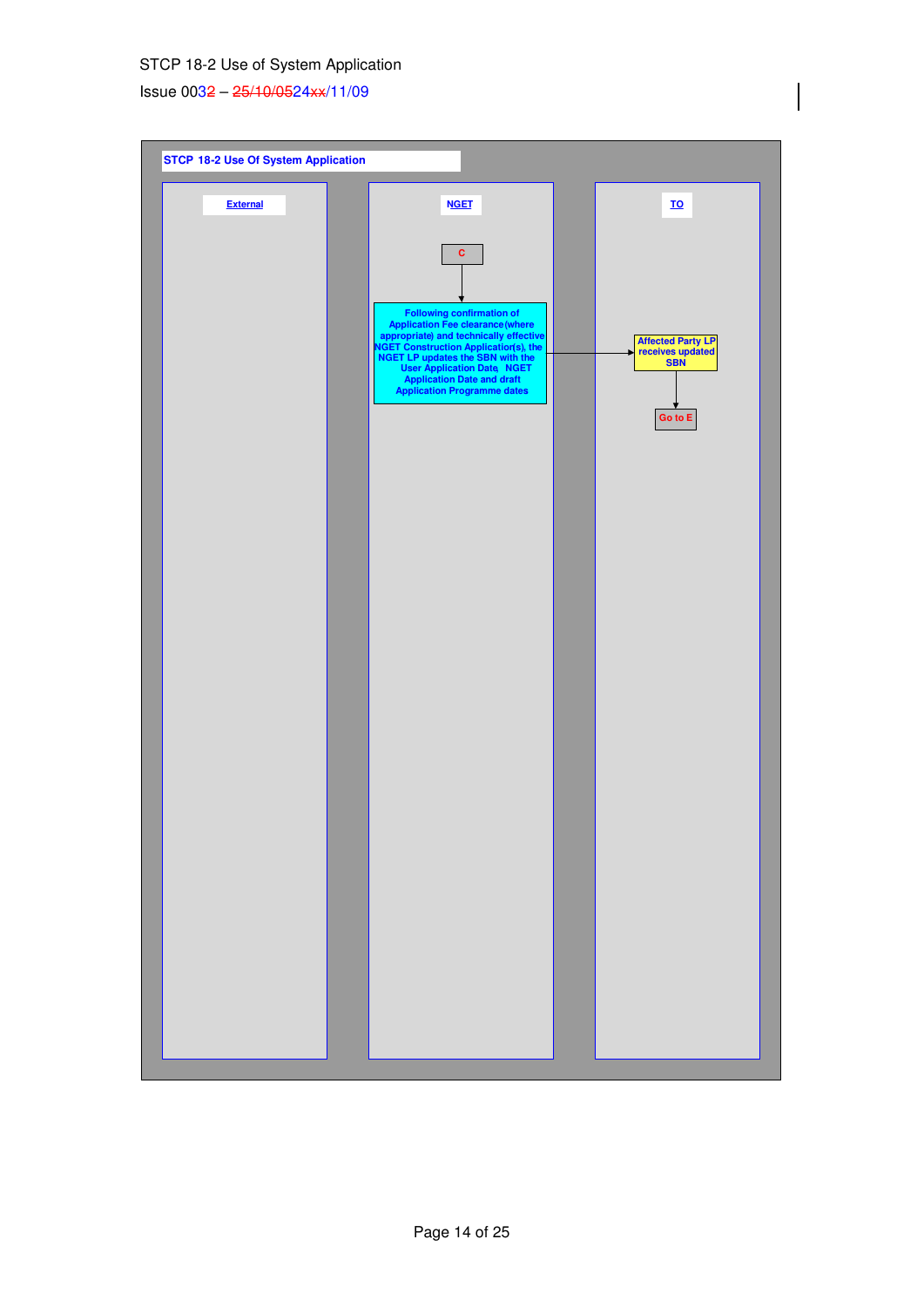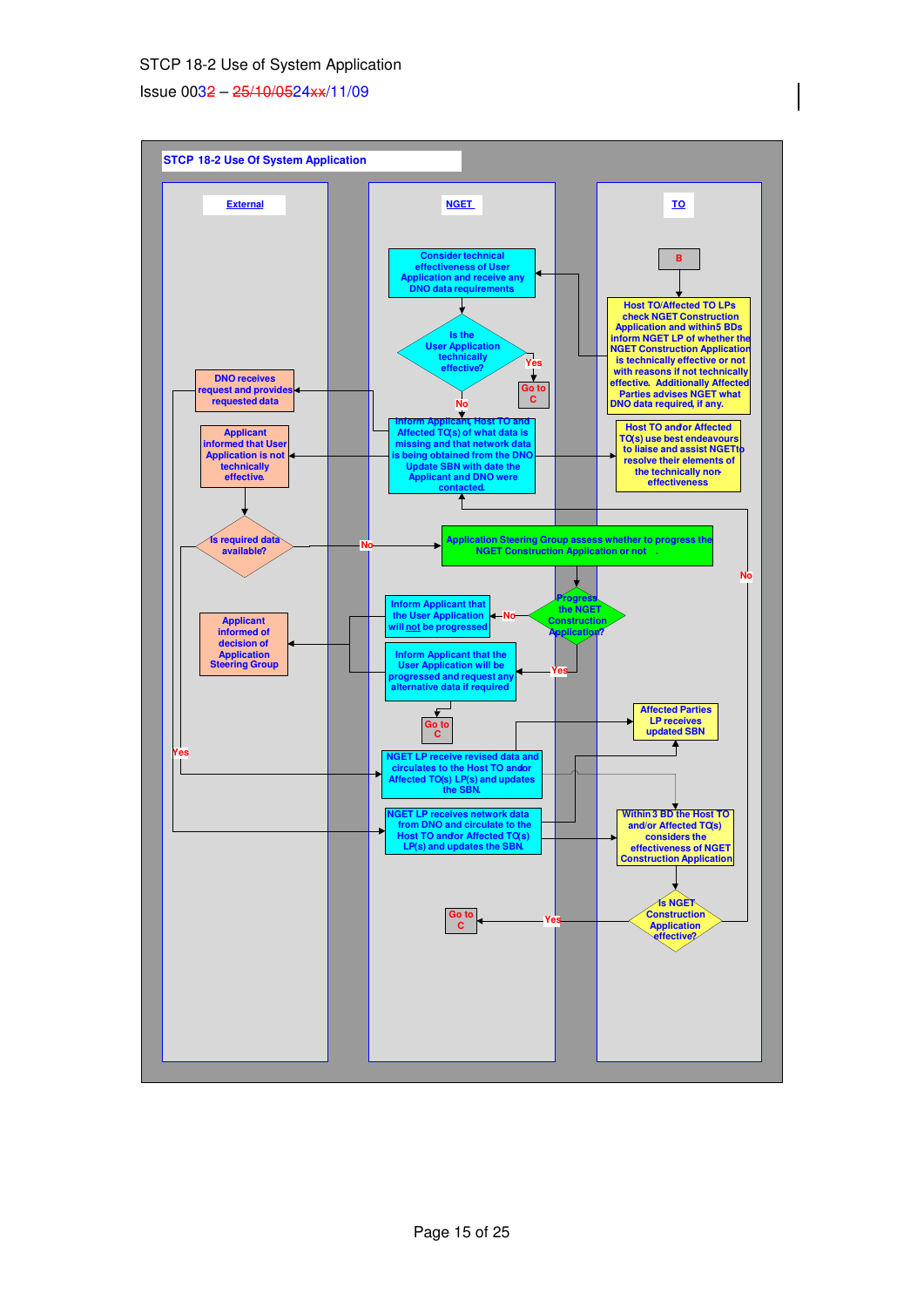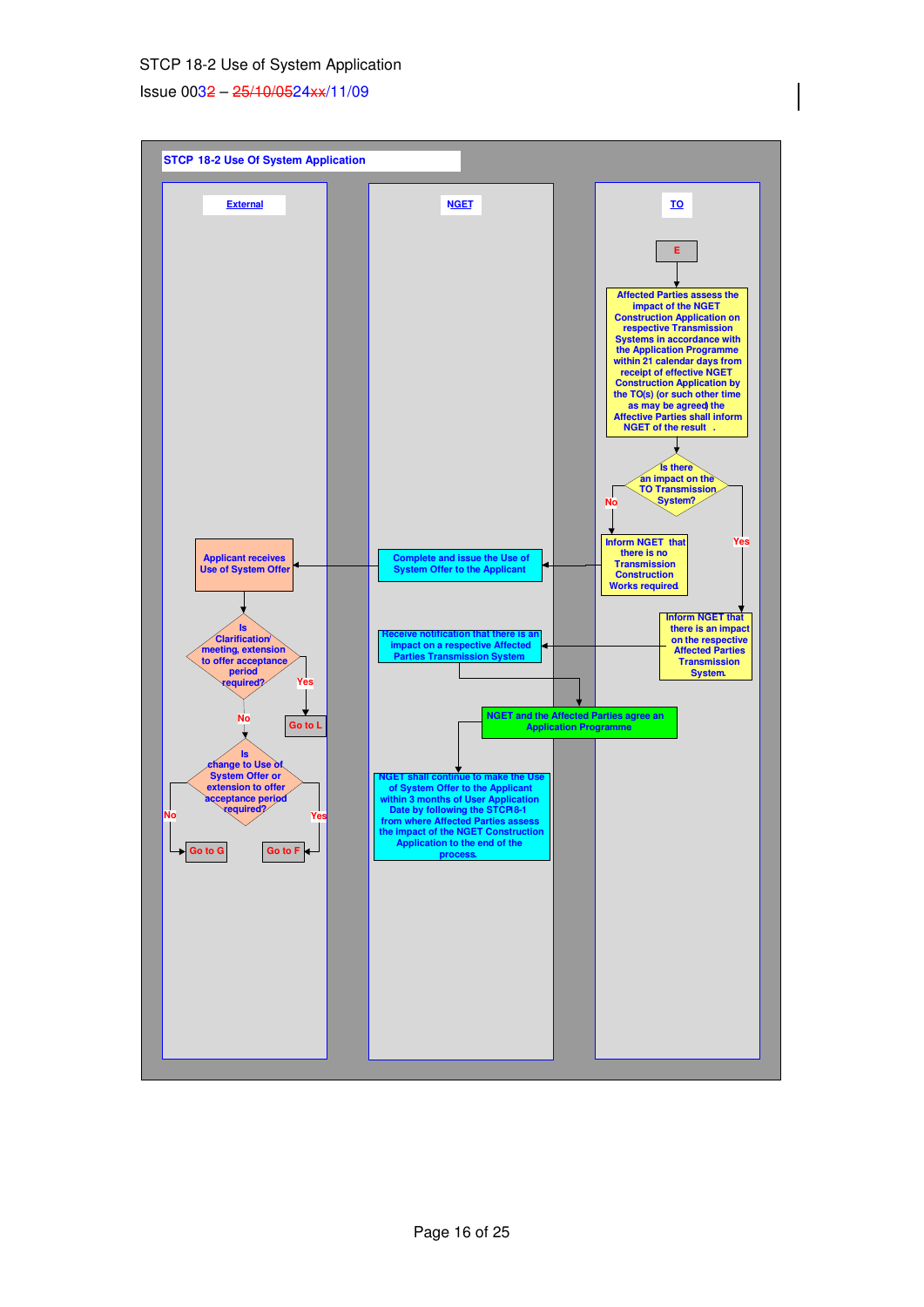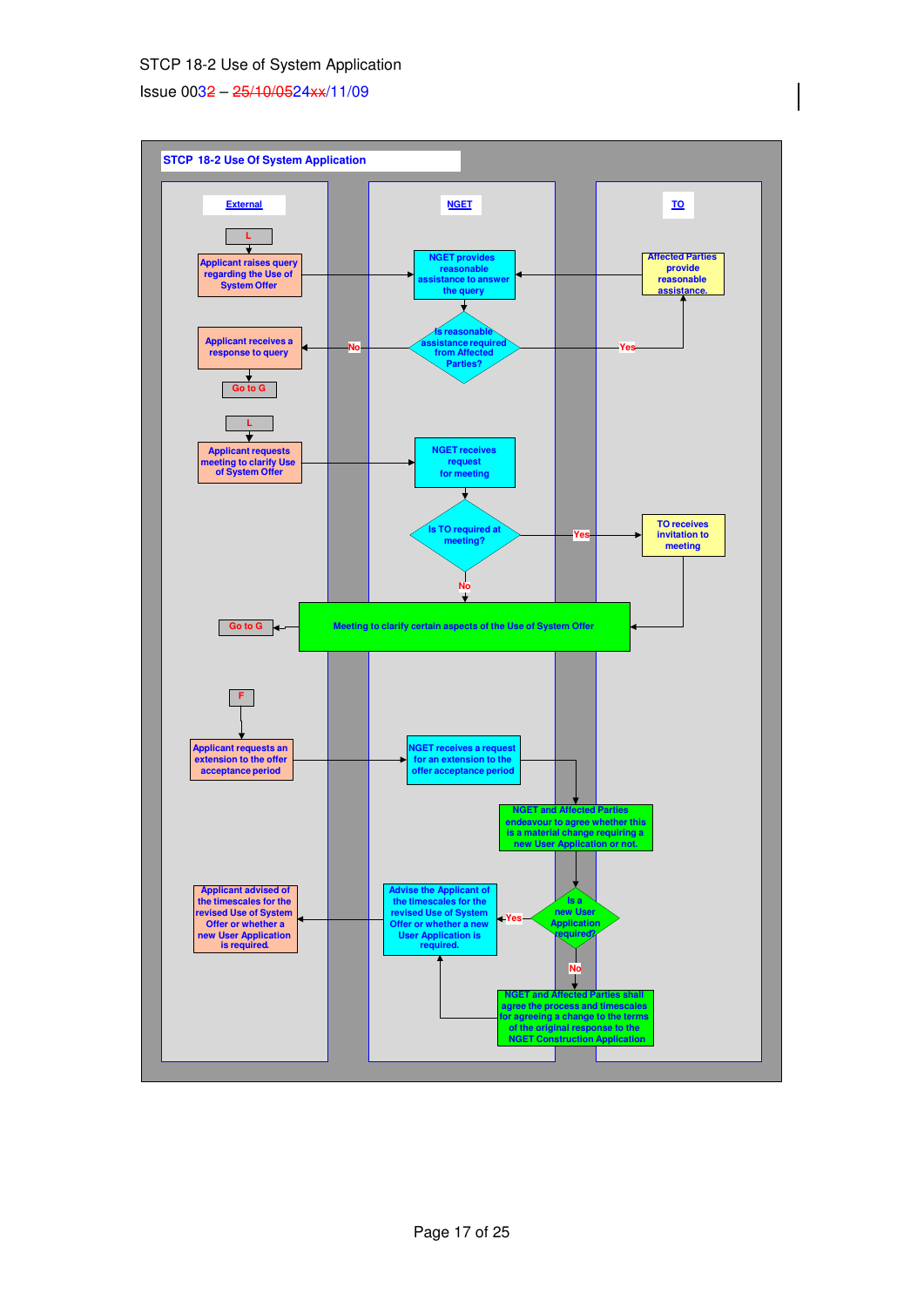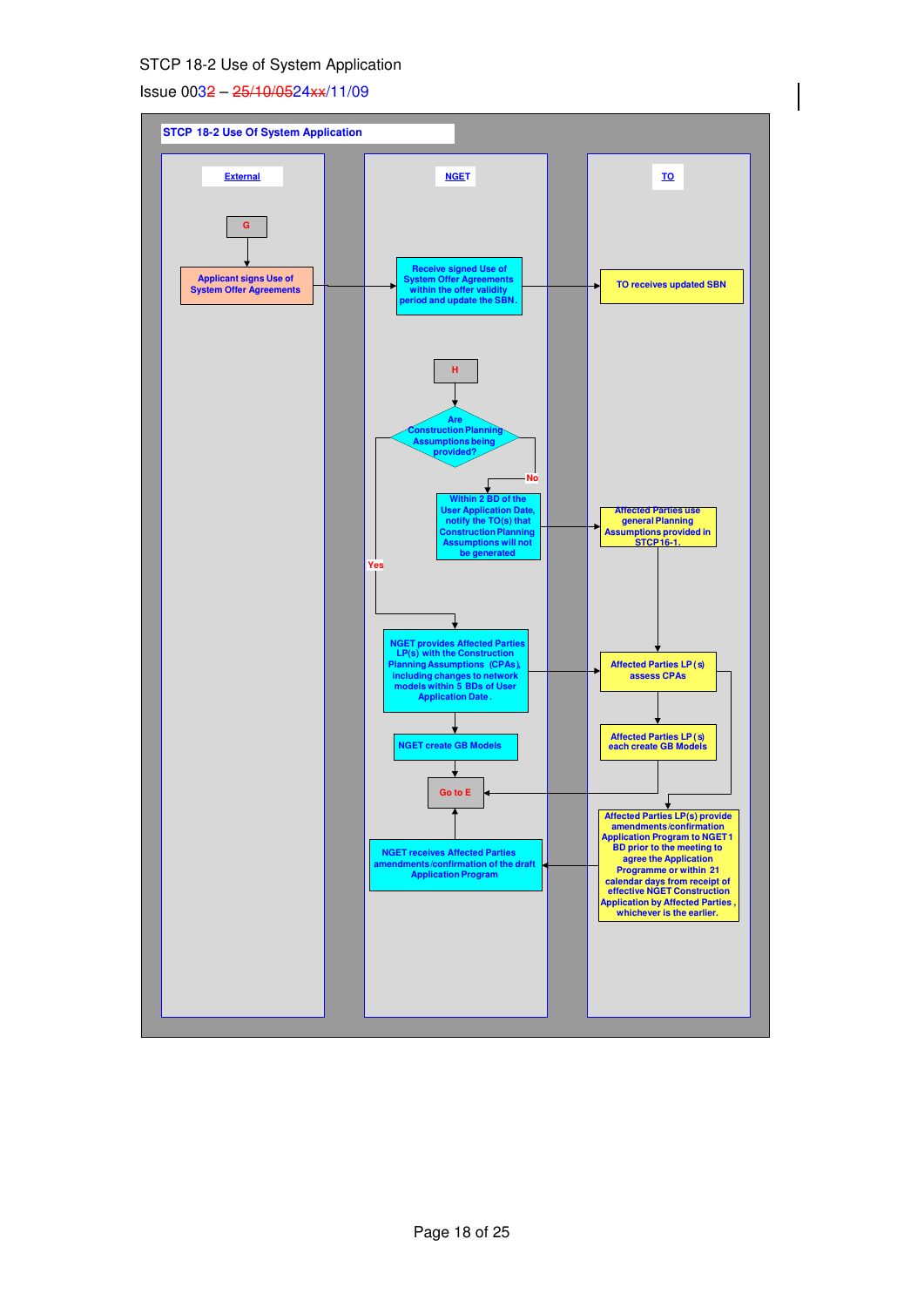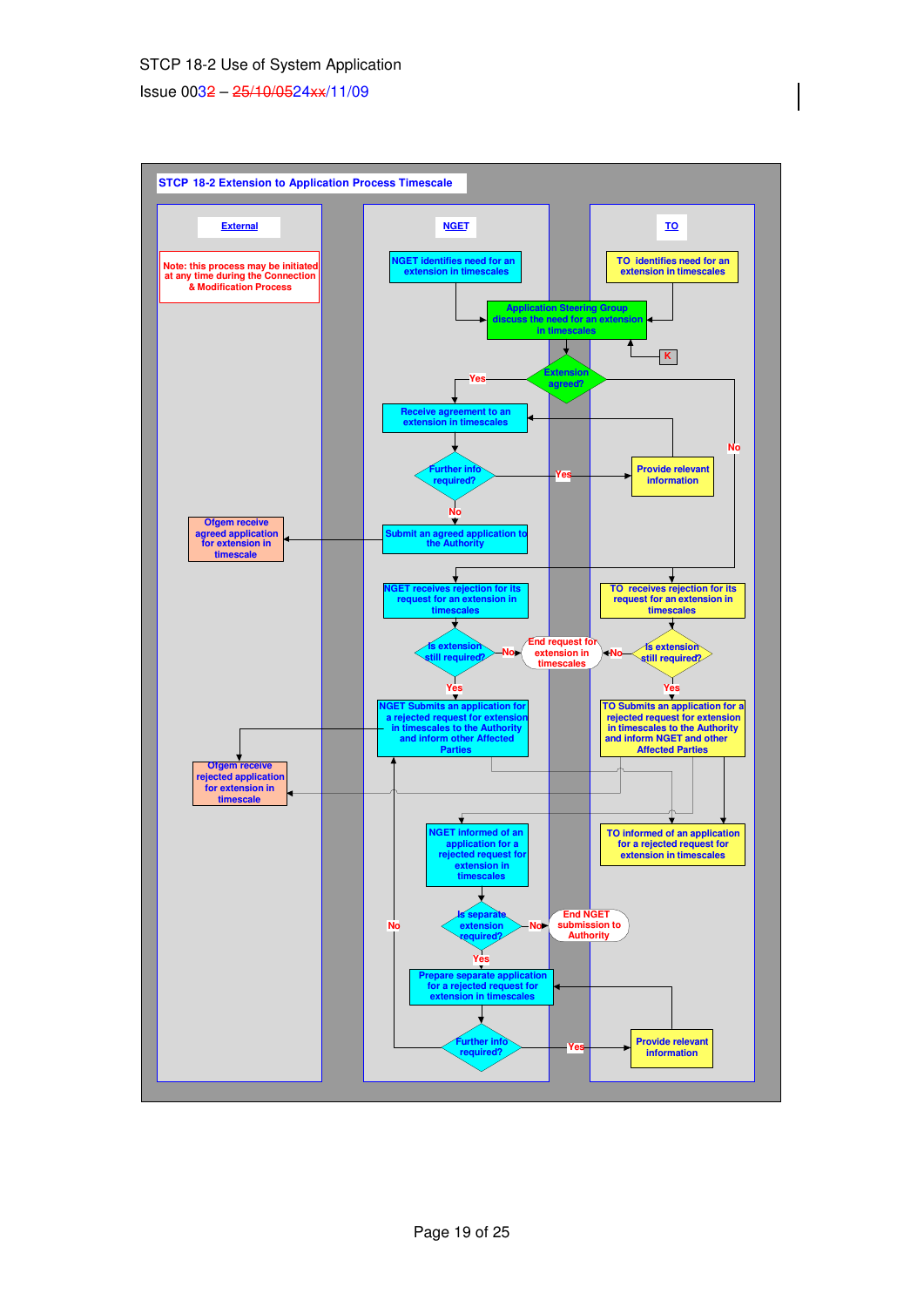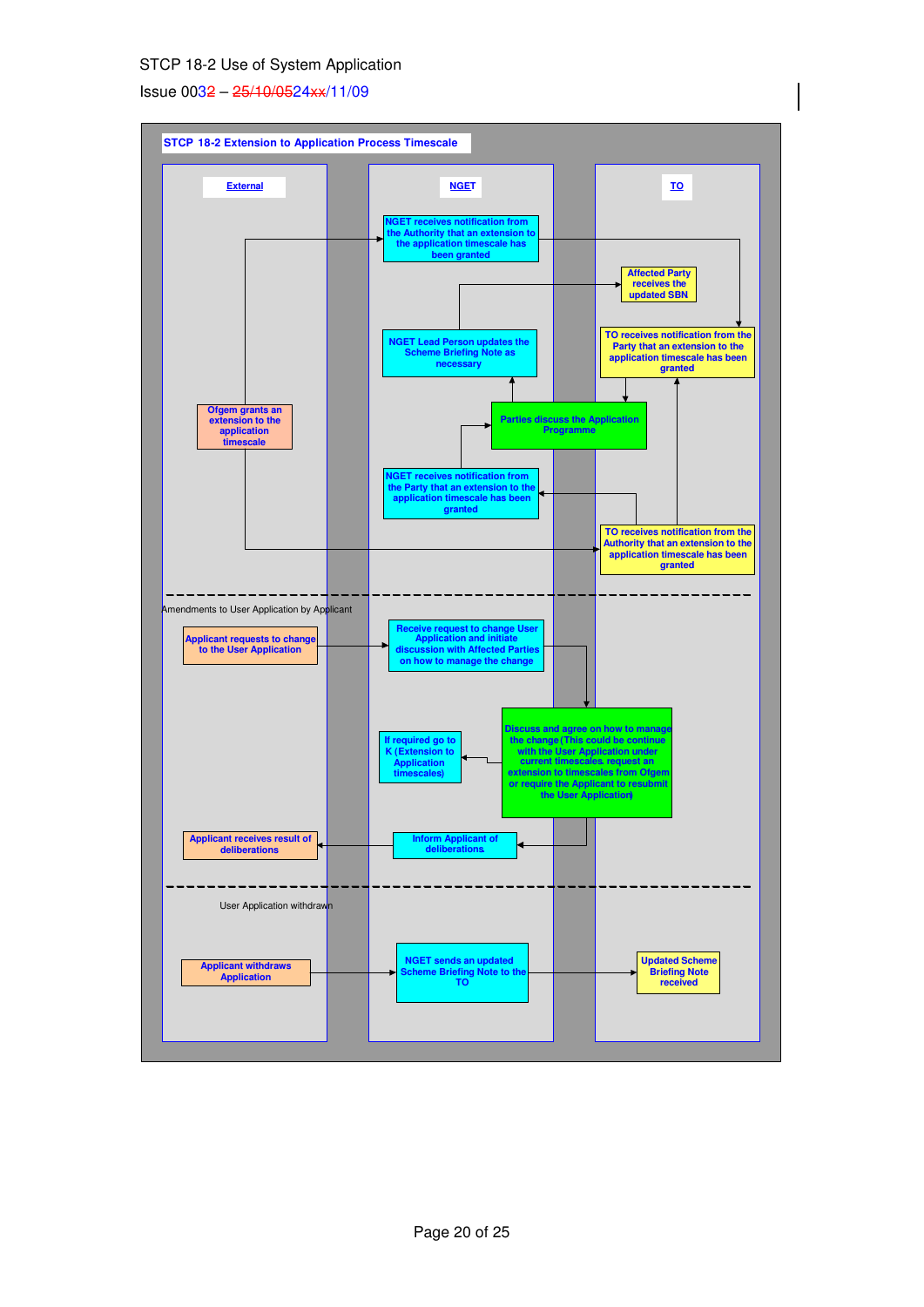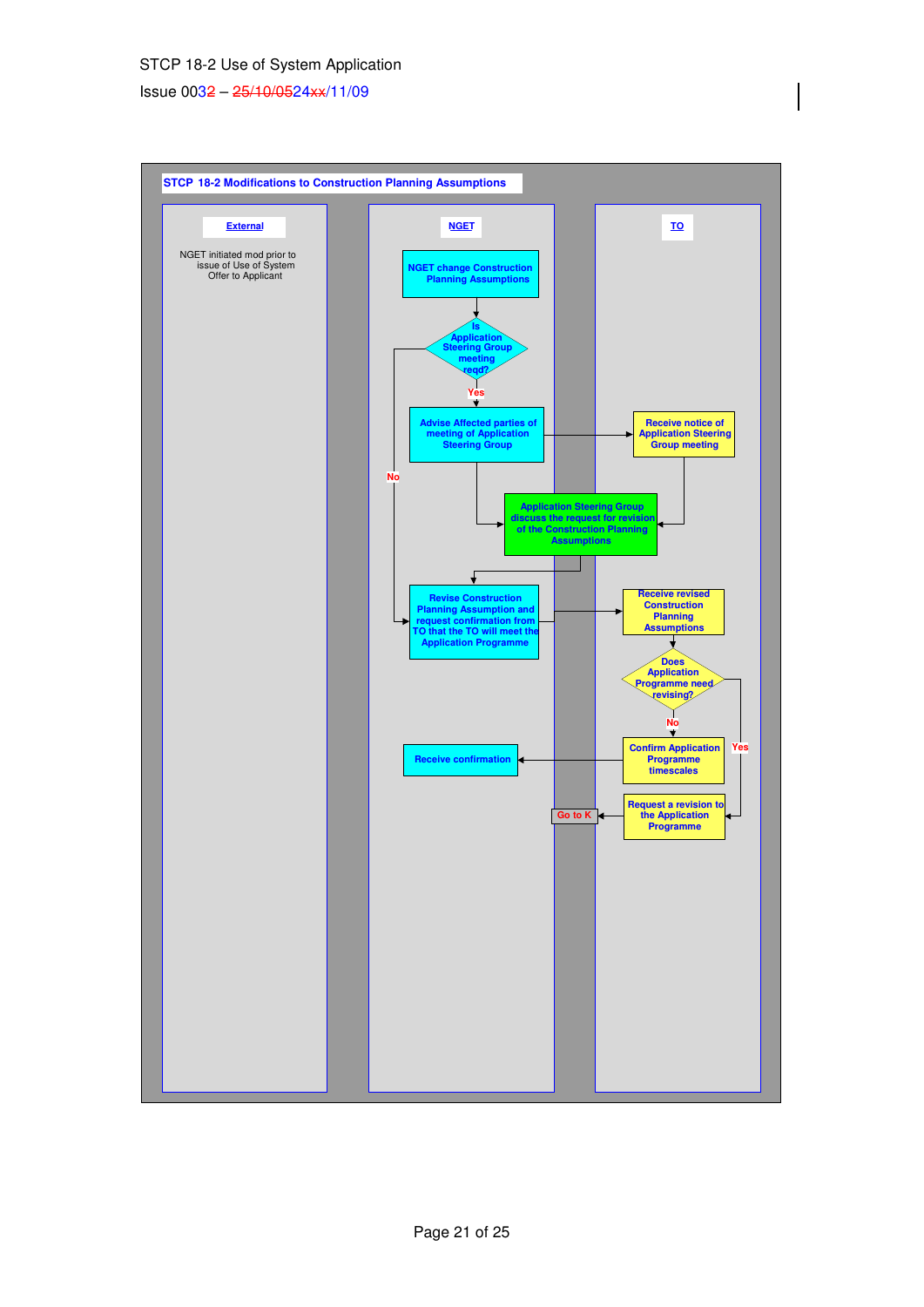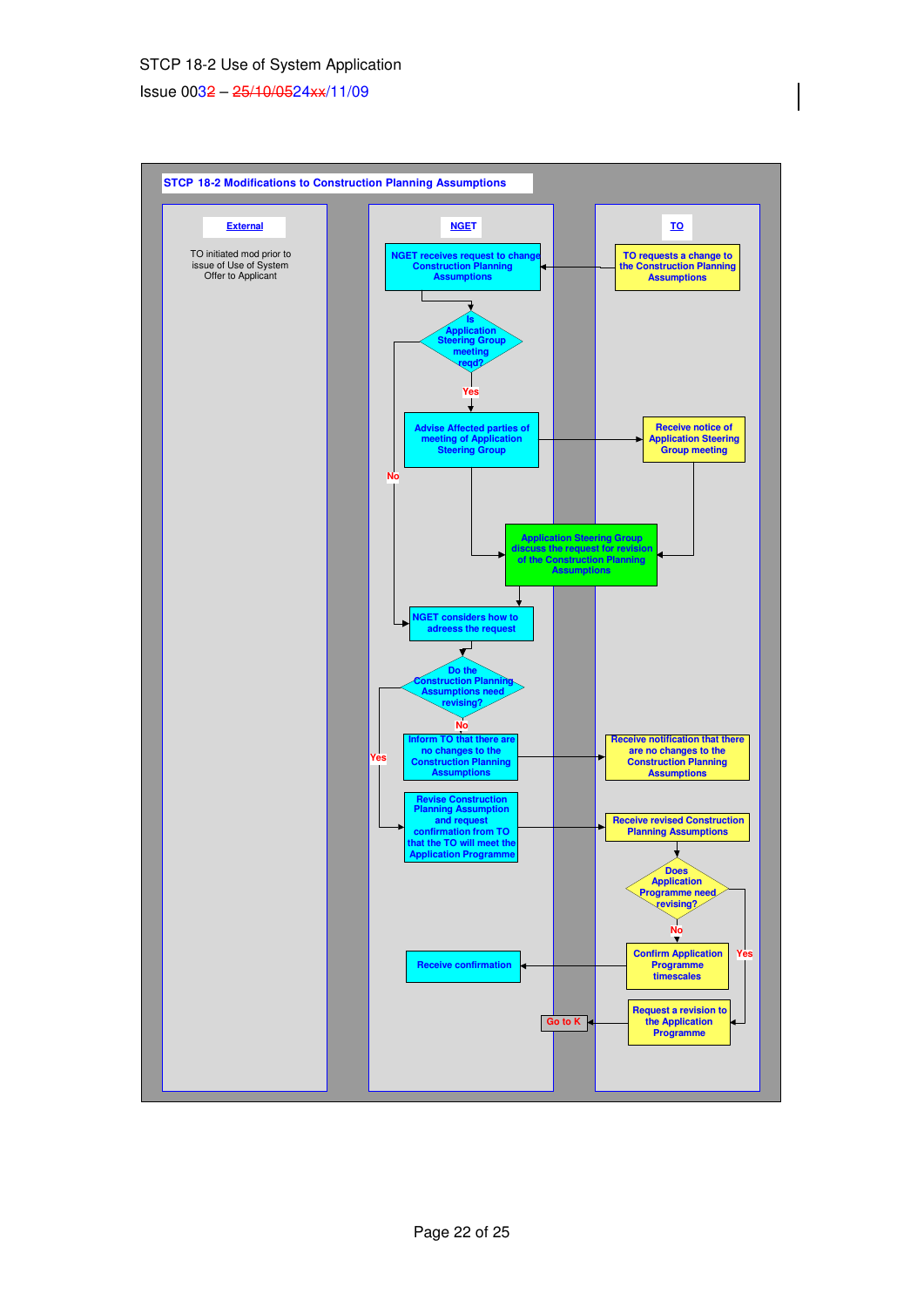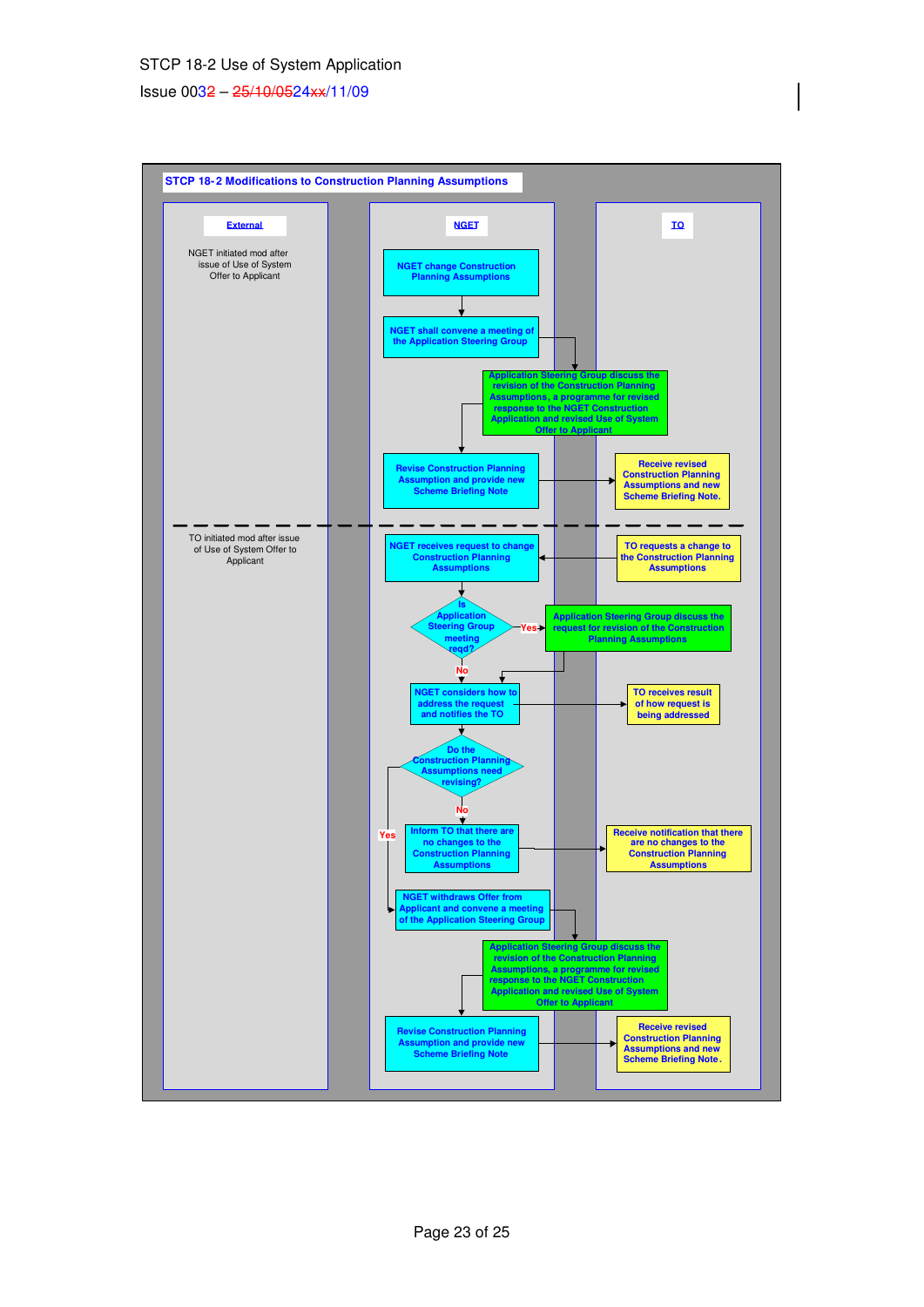# **Appendix B: Abbreviations & Definitions**

| Affected TO  | Affected Transmission Owner                                    |
|--------------|----------------------------------------------------------------|
| <b>DNO</b>   | <b>Distribution Network Operator</b>                           |
| Host TO      | <b>Host Transmission Owner</b>                                 |
|              | Other Affected TO   Other Affected Transmission Owner          |
| <b>SBN</b>   | Scheme Briefing Note (see STCP18-1 Connection and Modification |
|              | Application)                                                   |
| <b>SHETL</b> | Scottish Hydro-Electric Transmission Limited                   |
| <b>SPT</b>   | <b>SP Transmission Limited</b>                                 |
| TO.          | <b>Transmission Owner</b>                                      |

# **Definitions**

# **STC definitions used:**

Business Day Connection Connection Site Construction Planning Assumptions CUSC **Dispute** GB National Electricity Transmission System

**Generator** Grid Code Modification NGET NGET Application Date NGET Construction Application Party Relevant Connection Site System TO Construction Agreement TO Construction Offer Transmission Transmission Connection Assets Transmission Construction Works Transmission Licence Transmission Owner Transmission System User Application User Application Date User Equipment

# **CUSC definitions used:**

Applicant Authority Bilateral Connection Agreement Connection Site Construction Agreement Demand Distribution Interconnector Owner Embedded Modification Application Modification Notification Modification Offer Small Power Station Trading Party